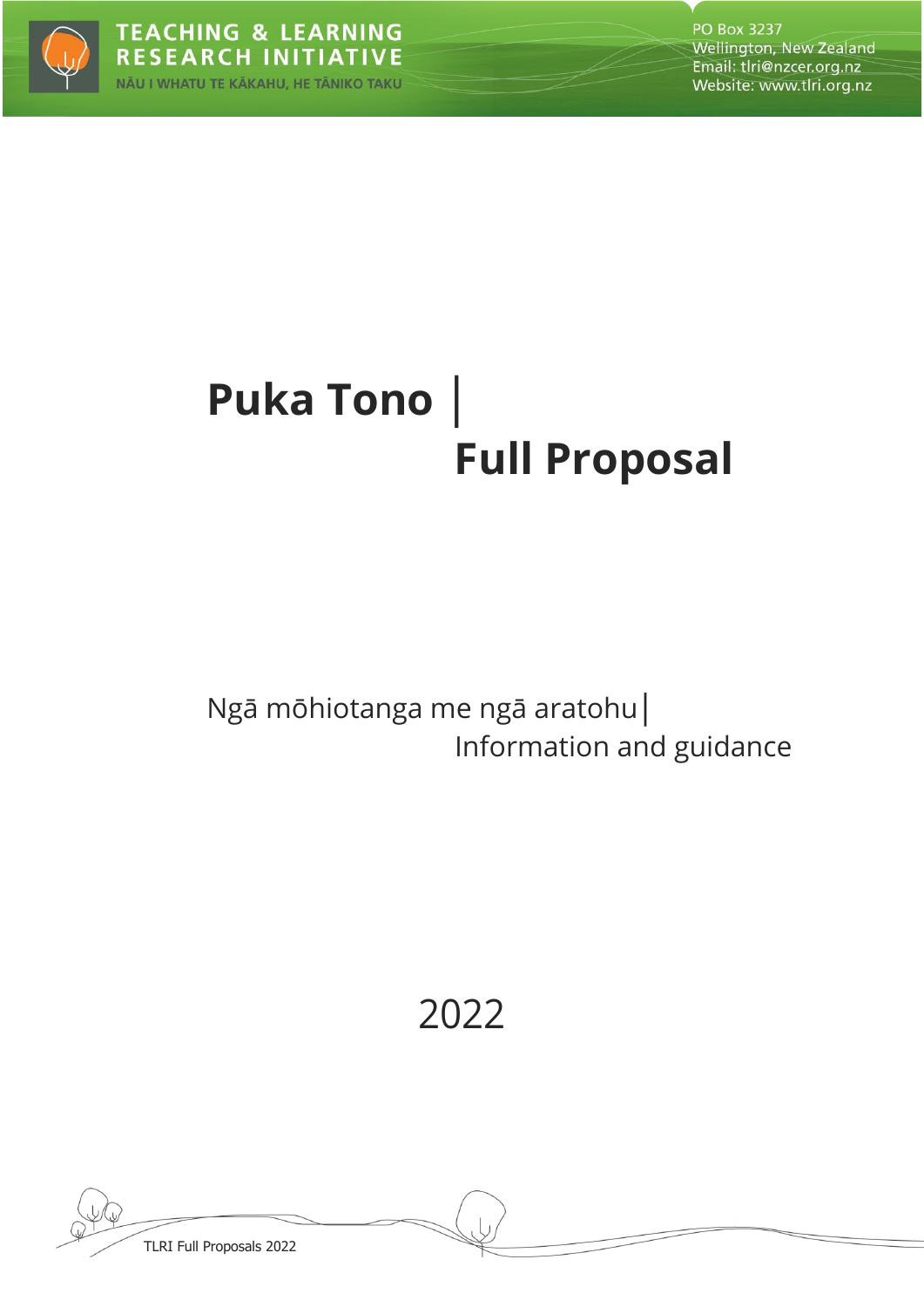## Ngā Kai o Roto Table of Contents

| Ngā mōhiotanga kaupapa TLRI                                          | <b>TLRI</b> project information                             | $\overline{2}$ |
|----------------------------------------------------------------------|-------------------------------------------------------------|----------------|
| Ngā mahi kōtui i waenga i te hunga rangahau me te<br>hunga tautōhito | Partnerships between researchers and<br>practitioners       | 2              |
| Ngā momo kaupapa me ngā taumata whāngai pūtea                        | Types of projects and levels of funding                     | 2              |
| Ngā whakaritenga kirimana                                            | Contractual arrangements                                    | 3              |
| Te whakahaere me te whakariterite i te TLRI                          | <b>Management and co-ordination of the TLRI</b>             | 4              |
| Te Poari Tohutohu                                                    | Advisory Board                                              | $\overline{4}$ |
| Te tūranga whakariterite o NZCER                                     | NZCER's co-ordination role                                  | $\overline{4}$ |
| Te hātepe whiriwhiri                                                 | Selection process                                           | $\overline{4}$ |
| Ngā whakaritenga pīra, whakatakoto take hoki                         | Appeals and complaints procedure                            | $\overline{4}$ |
| Te tuku mai i tētahi Puka Tono: Huarahi Tuwhera                      | <b>Submitting a Full Proposal: Open Pathway</b>             | 5              |
| Te tuku mai i tētahi Puka Tono: Whatua Tū Aka (te<br>reo Māori)      | Submitting a Full Proposal: Whatua Tū Aka<br>(te reo Māori) | 10             |
| Te tuku mai i tētahi Puka Tono: Whatua Tū Aka (te<br>reo Ingarihi)   | Submitting a Full Proposal: Whatua Tū Aka<br>(English)      | 15             |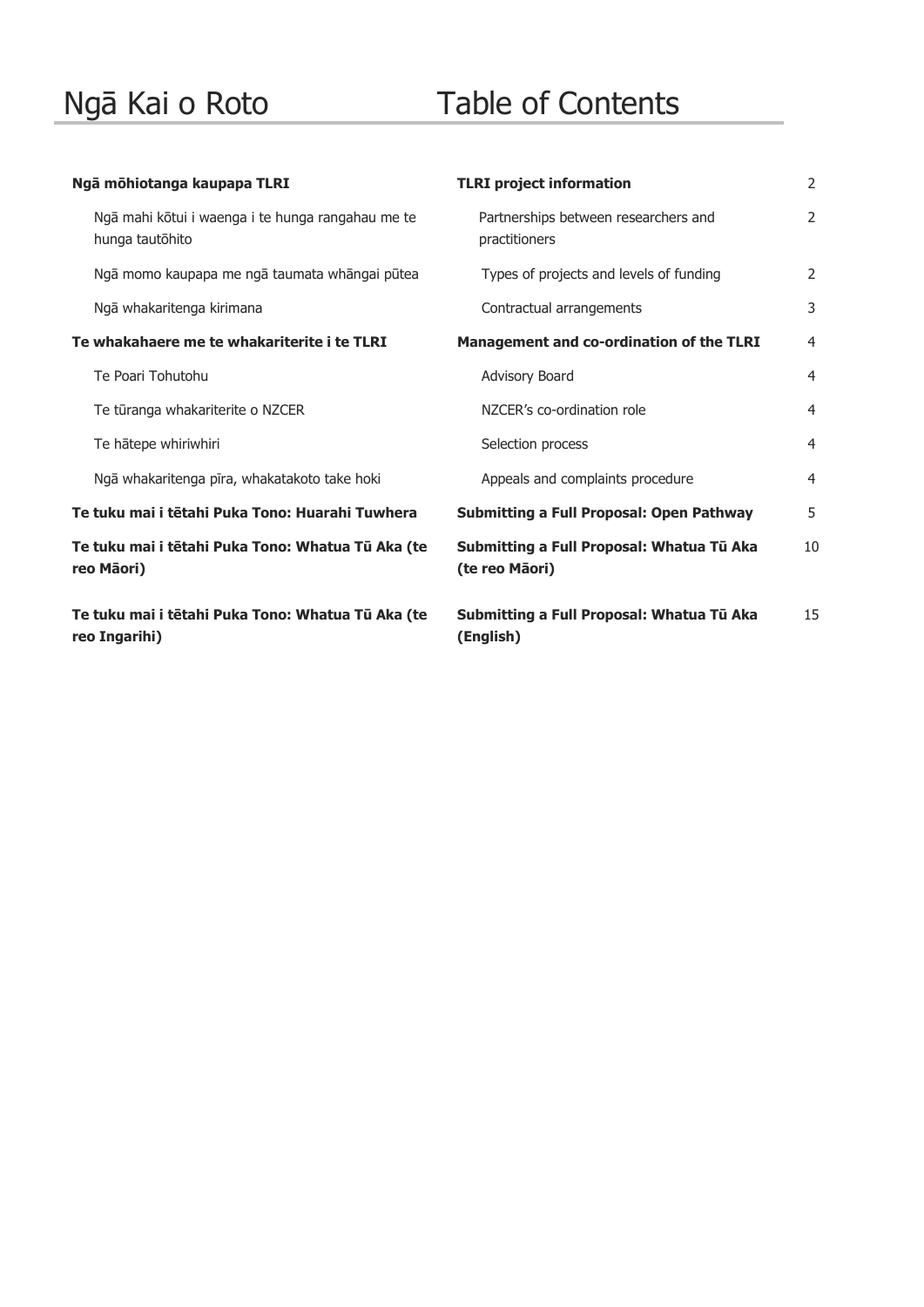

4 May 2022

#### Tēnā koe,

Thank you for your interest in the Teaching and Learning Research Initiative: Nāu i Whatu te Kākahu, He Tāniko Tāku. Full Proposal applications are due by 5pm on Thursday 25 August 2022.

The TLRI was established by the government in 2003 and 172 projects have been funded since then. The annual funding is \$1,555,556 (excluding GST). The TLRI seeks to support research addressing themes of strategic importance to education in New Zealand that will lead to an improvement in outcomes for learners. Partnerships between researchers and practitioners are central to the TLRI.

The TLRI has two pathways, the Open pathway and Whatua Tū Aka, the kaupapa Māori pathway.

- For the Open pathway, Full Proposal applications will be invited from researchers whose applications are shortlisted at the Expression of Interest (EOI) stage. Those who are shortlisted will be advised of this on 23 June.
- For the Whatua Tū Aka pathway, Full Proposal applications are invited from researchers seeking to conduct kaupapa Māori educational research.

This document describes how the fund operates and tells you how to submit a Full Proposal for either pathway. Full Proposals are due by Thursday 25 August 2022. Applicants must use the template for the pathway that they are applying for. Open pathway applicants whose proposals are shortlisted at the EOI stage will be emailed the relevant template. The Full Proposal template for Whatua Tū Aka is available for download as a Word document here: [http://www.tlri.org.nz/apply](http://www.tlri.org.nz/apply-funding)-funding.

You can find out more about the TLRI and the projects it has funded here: [http://www.tlri.org.nz/tlri](http://www.tlri.org.nz/tlri-research)-research

If you have a question about the TLRI generally or the Full Proposal application process for the Open pathway, please email tlri@nzcer.org.nz, or phone Esther Smaill on (04) 802 1457. If you have a question about the Full Proposal application process for Whatua Tū Aka, please email or phone Sheridan McKinley, sheridan.mckinley@nzcer.org.nz or (04) 802 1621.

Nāku noa, nā

Esther Smaill and Heleen Visser TLRI Project Leaders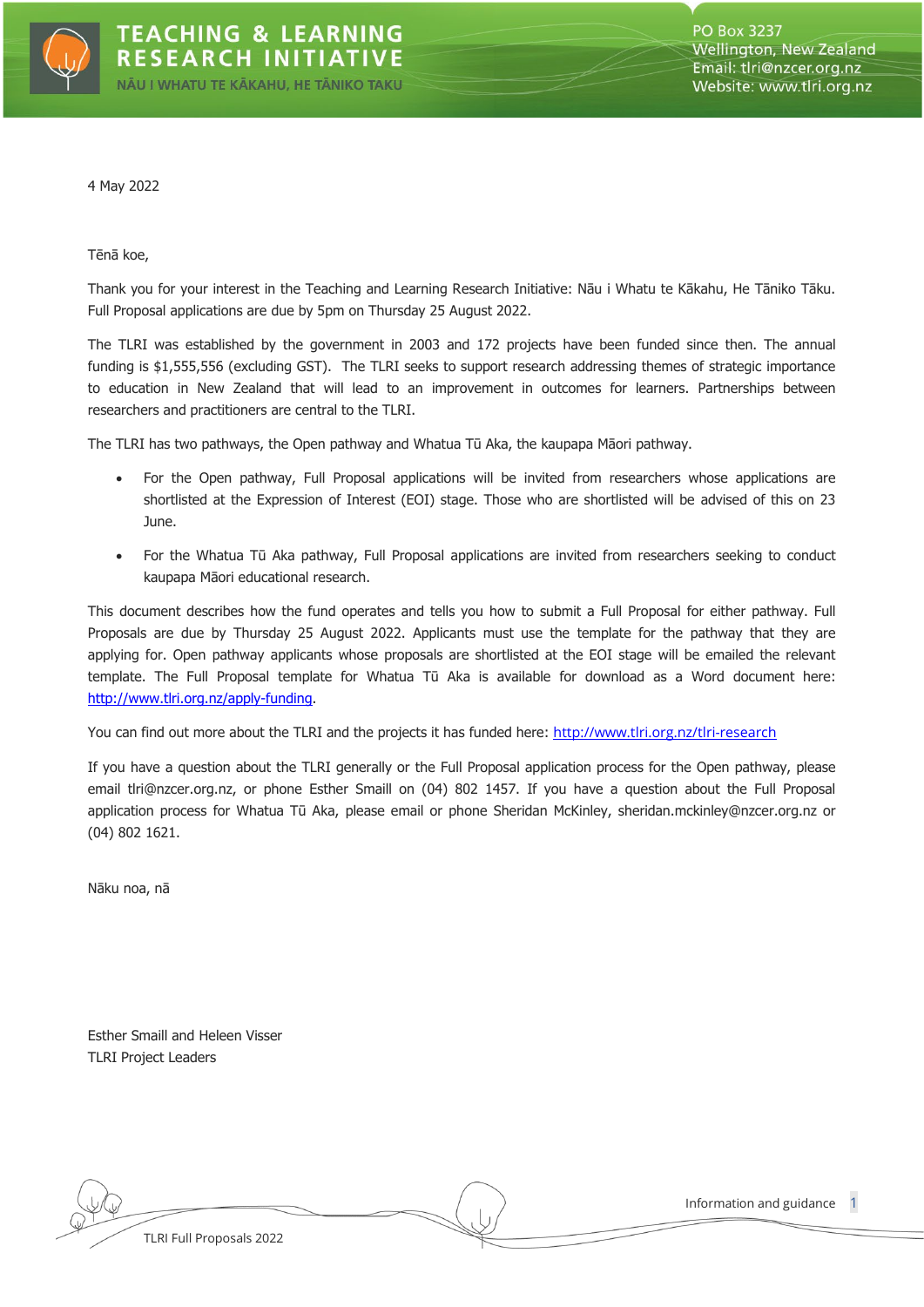### **Ngā mahi kōtui i waenga i te hunga rangahau me te hunga tautōhito │ Partnerships between researchers and practitioners**

To be eligible for the fund, proposals need to come from partnerships involving education practitioners and researchers. Practitioners may include, but are not limited to: teachers and kaiako in kindergartens, early childhood centres, kōhanga reo, and Pacific language nests; teachers in kura, primary, intermediate, and secondary schools; and lecturers and tutors working in universities, wānanga, polytechnics, and private training establishments. Students and ākonga; families and whānau; hapū, iwi and communities may also be part of the partnership.

Researcher–practitioner partnerships should be integral to the design of the project. There needs to be a focus on the individuals in the team using their collective expertise, and on all team members having the opportunity to learn from each other, rather than on explicitly developing the research skills of the practitioner members of the project team. In this partnership, practitioners might take the role of advisors, data gatherers, informants, etc. and not necessarily be integral to all aspects of the thinking inside the partnership.

The TLRI is open to researchers working in organisations (e.g., universities or other tertiary institutions) or independently. The TLRI will not enter into contracts with individuals, requiring that contracts be with incorporated societies or similar legal entities. Staff members of the Ministry of Education or other government departments are not eligible to apply.

Please note that postgraduate students can be on project teams, but the TLRI cannot directly fund PhD or Master's study.

### **Ngā momo kaupapa me ngā taumata whāngai pūtea** │

### **Types of projects and levels of funding**

Since 2020 there have been two pathways to funding. The first pathway, the Open pathway, is open to proposals from all contexts and settings that meet the criteria. The second pathway, Whatua Tū Aka, was established in 2020 and is for projects that meet the criteria for a kaupapa Māori project. The criteria for each pathway are described later in this document.

This year, the TLRI introduced a set of Pacific criteria for Pacific-focused Open pathway applications. At the EOI stage, researchers indicated if they wanted to have their proposals assessed against the new Pacific criteria.

The TLRI encourages applications for projects at different levels of funding. The level of funding requested needs to be appropriate for the scale and scope of the proposed research (e.g., a small pilot study, or a large-scale project involving multiple sites). **Proposals requesting the maximum level of TLRI funding must make a strong case that this level of funding is required to answer the research question(s) and enable substantive and robust findings.** 

Projects will be funded for [1](#page-3-0), 2, or 3 years. The amount requested may be different for each year.<sup>1</sup> If your project is to continue beyond 2023, you must state clearly the amount of funding you seek for the subsequent years. Note that future funding is subject to ongoing government funding, and to satisfactory performance in the first year. All figures are GST exclusive.

<span id="page-3-0"></span><sup>&</sup>lt;sup>1</sup> The maximum funding per year is \$150,000 with a maximum of \$450,000 across the life of the project.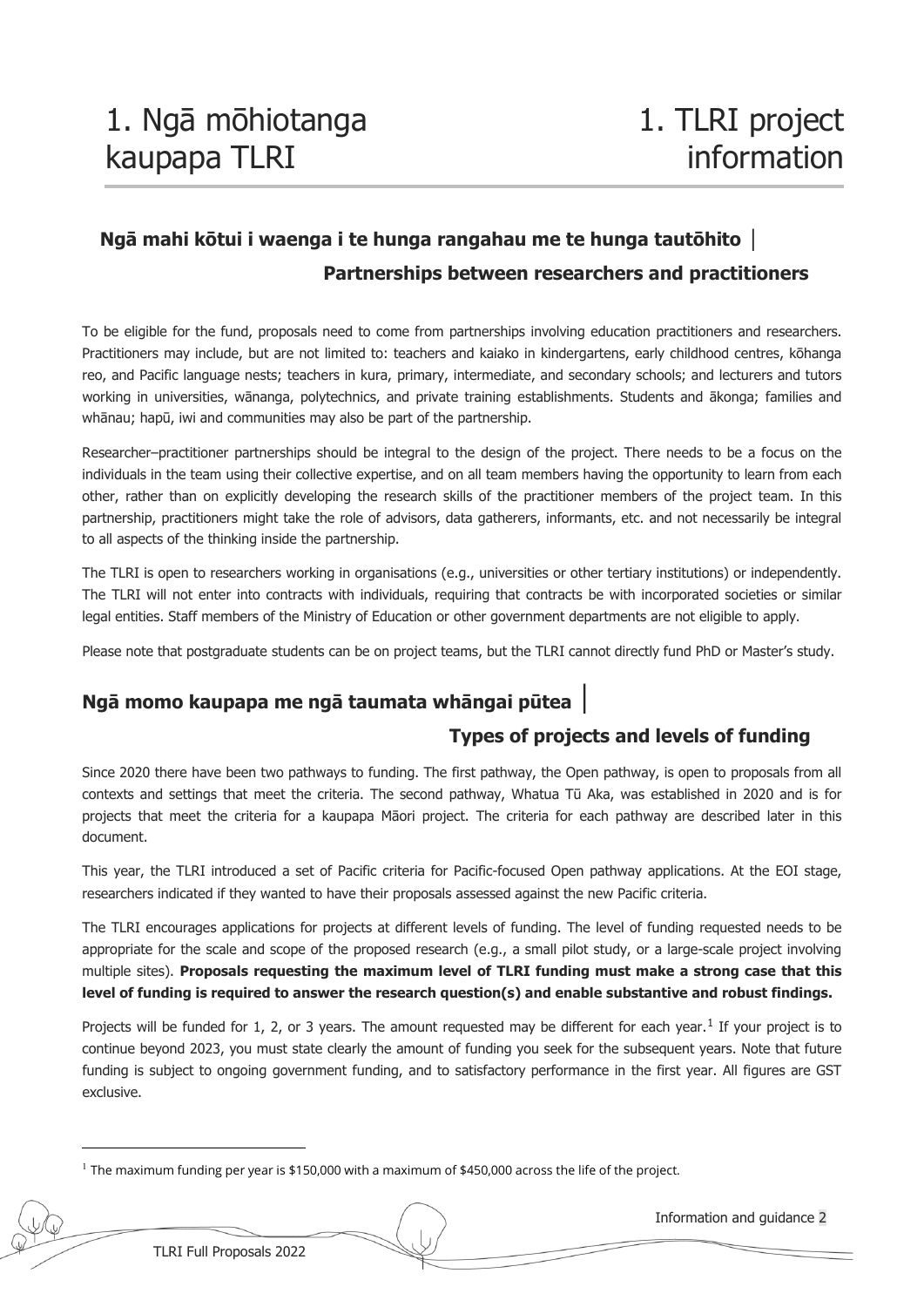Projects funded through the TLRI can be part of a wider programme of work, but there needs to be clear value added by TLRI funding. Please state if this proposal is part of a larger programme of research, and if so, indicate any other sources of funding (e.g., Ako Aotearoa's National Project Fund, institutional funding).

Projects that are "business as usual" e.g., evaluating course changes at an institution, without demonstrating wider strategic and practice value, do not fit the intent of the TLRI. Similarly, while "tool development" may be one of the outputs from a TLRI project (and a contributor to its practice value), the production of a tool without a core and significant research component is out of scope for TLRI funding.

### **Ngā whakaritenga kirimana │Contractual arrangements**

A contract is signed between the New Zealand Council for Educational Research (NZCER) acting as co-ordinators of the TLRI, and the principal investigator's institution (the Contractor). NZCER will not enter into contracts with individuals, requiring that contracts be with incorporated societies or similar legal entities.

The following conditions will apply to those who are successful at the Full Proposal stage:

- Funding beyond one year is conditional upon continued government funding of the TLRI and satisfactory performance in the first year of the project.
- The TLRI must be acknowledged as the funding source in any publications, presentations, or similar materials that result from the project.

At any one time, a person can be named as principal investigator for only one TLRI project unless otherwise negotiated with the TLRI team.

### Funding period

Funding for the successful projects in 2022 will commence on 1 January 2023, subject to contracts being signed. It is expected that research projects will start from the date of commencement stated in the successful applicants' contracts.

### Use of funds

The TLRI seeks to obtain the best value for its funds. This means that purchases of large-scale capital items, such as computers, will not be funded, nor will overseas travel.<sup>[2](#page-4-0)</sup> Depending on their purpose within the project, it may be possible for smaller items to be funded.

### Reporting

All projects will be required to provide quarterly or 6-monthly progress reports. Specific requirements will be stipulated in the contract. Milestone reports are due at the end of March and September in each year of funding for projects of 2 or more years, and at the end of March, June, September, and December for projects of 1-year duration. Project teams will be expected to have fully completed all data collection and analysis by the end of December in the final full year of funding. The TLRI recognises the need for project teams to have time for writing the final End of Project report and final output portfolio. Final output portfolios will be due at the end of the quarter following the project completion date (i.e. usually 31 March).

<span id="page-4-0"></span><sup>&</sup>lt;sup>2</sup> An exception is made when the NZARE conference is held in Australia or the Pacific.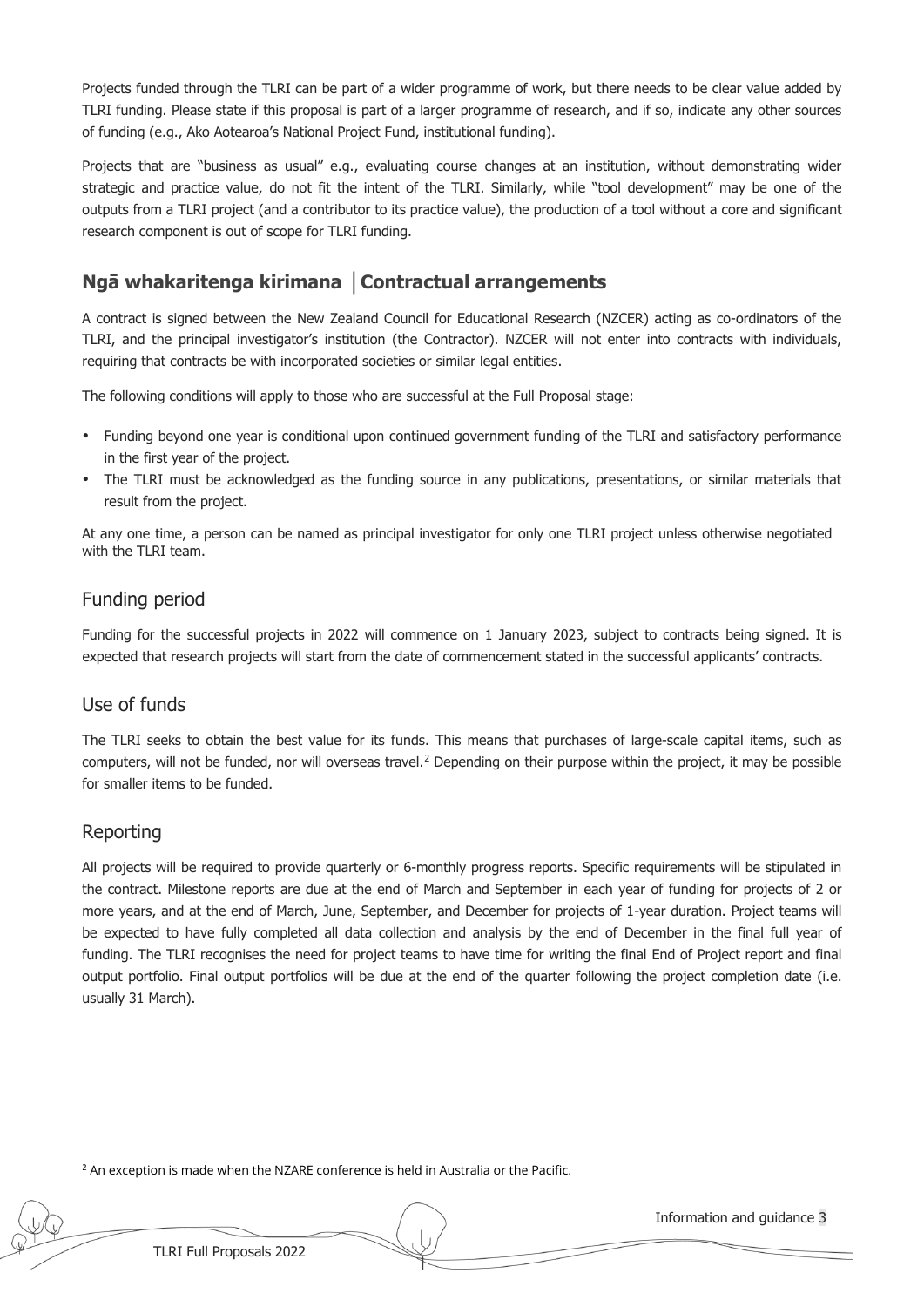### 2. Management and coordination of the TLRI

### **Te Poari Tohutohu │Advisory Board**

A TLRI Advisory Board is convened by the Ministry of Education. The Advisory Board provides strategic leadership to the TLRI and reviews the recommendations for shortlisting (Stage 1) and project funding (Stage 2). The current Advisory Board is listed [here.](http://www.tlri.org.nz/tlri-people/tlri-advisory-board)

### **Te tūranga whakariterite o NZCER** │**NZCER's co-ordination role**

NZCER co-ordinates and administers the fund on contract to the Ministry of Education. NZCER's role is to:

- provide leadership and operational implementation
- build awareness of the TLRI and its research programmes and results
- implement quality-assurance policies and processes for the TLRI
- create opportunities for building research capability in teaching and learning for researchers and practitioners.

### **Te hātepe whiriwhiri │Selection process**

Full Proposals are assessed by a selection panel using the criteria set out in this document (and repeated in the relevant template for each pathway). Each pathway has its own panel. The selection panels comprise leading researchers external to NZCER. Only those people who are not involved in submitting a bid themselves may undertake this role. The decisions made by the selectors at this stage are independent of the NZCER-based TLRI team.

The selection panels make a recommendation to the TLRI Advisory Board who make the final decision about project funding. Feedback will be provided to all applicants. The process is subject to independent audit.

### **Ngā whakaritenga pīra, whakatakoto take hoki** │

### **Appeals and complaints procedure**

It is important that the administration and selection processes for the TLRI are sound, robust, fair, and transparent. NZCER has established procedures to minimise the likelihood of conflicts of interest or breaches of privacy during the handling and selection of the TLRI project proposals.

The TLRI has an appeals and complaints procedure. The appeals procedure is for appeals against decisions taken in relation to shortlisting and funding. The complaints procedure is invoked in situations where an organisation or individual has reason to believe that they have not been appropriately or fairly treated, or that NZCER has not acted properly in its role as coordinator.

The full appeals and complaints policy and procedure can be requested by emailing [tlri@nzcer.org.nz,](mailto:tlri@nzcer.org.nz) or is available on the website.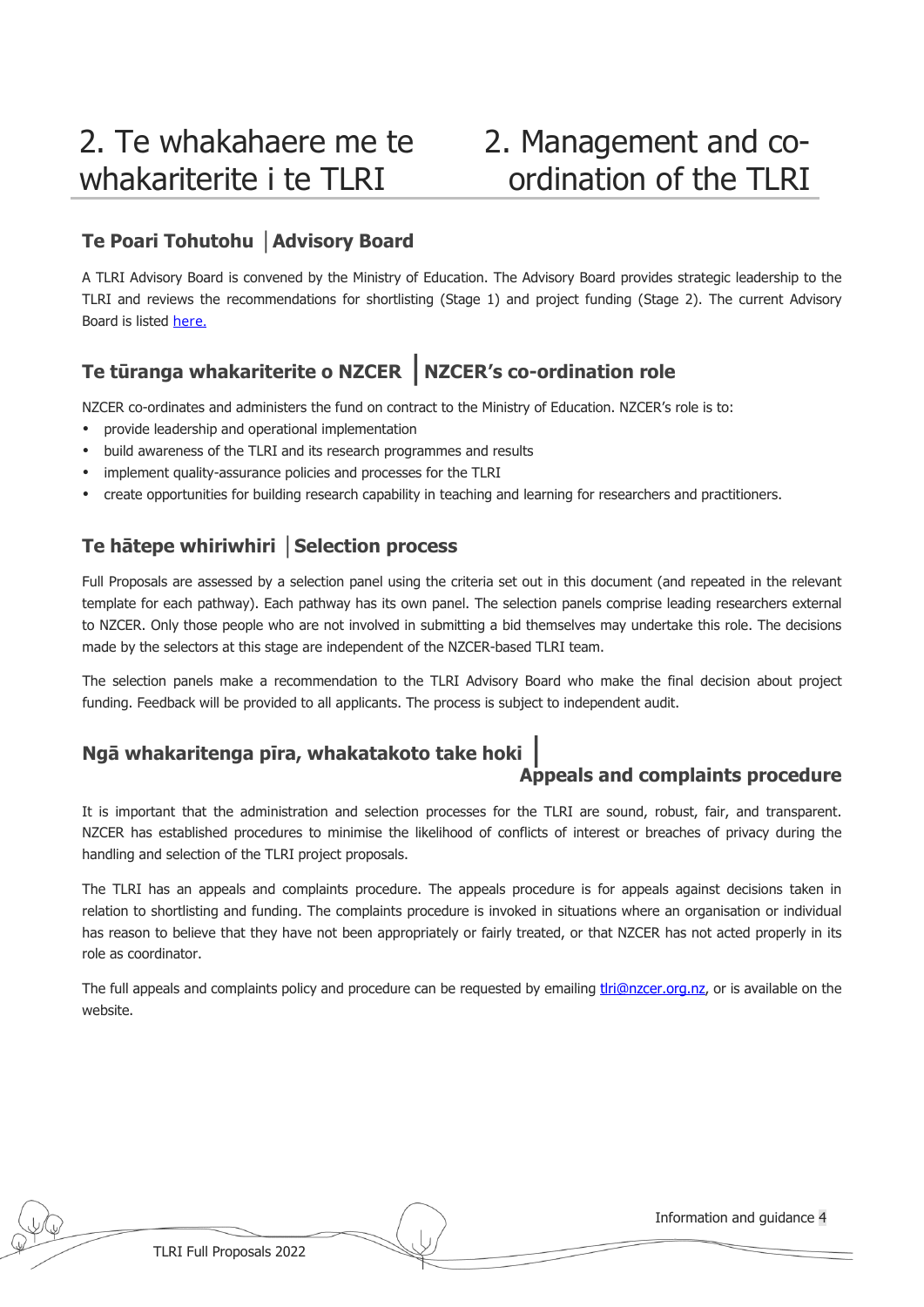### 3. Te tuku mai i tētahi Puka Tono: Huarahi Tuwhera

### 3. Submitting a Full Proposal: Open Pathway

**Use this section if you are applying for the Open pathway. If you are applying for Whatua Tū Aka, the kaupapa Māori pathway, use the guidance on pp. 10–19.**

### **Te hōputu me te whakaaturanga mai o tētahi Puka Tono**│ **Format and presentation of a Full Proposal**

There are two templates for the Open pathway:

- The Open pathway template
- The Pacific-focused Open pathway template.

Full Proposals must use the relevant template for the TLRI Open pathway. Applications not using the relevant template will not be considered. The page limit for each section is stated on the template. Any information exceeding the page limit will not be considered by the selection panel.

There are five sections to complete:

- A cover page which includes the project budget and timeline
- Description of proposed project and its context: strategic and practice value
- Research design: research value
- Partnership, and project team: research value
- An appendix with project-team biographies, and partnership agreements.

Please read the following guidance in conjunction with the information in the template.

#### Description of proposed project and its context: strategic and practice value

This section of the Full Proposal should demonstrate how the project will address principles 1, 2, and 5 of the TLRI.

- Principle 1: TLRI research projects will address themes of strategic importance to education in Aotearoa New Zealand.
- Principle 2**:** TLRI research projects will build on New Zealand-based research evidence, draw on related international research, and be forward looking.
- Principle 5: TLRI research projects will recognise the central role of teachers and students in learning, and the importance of the work being useful in practice.

Full Proposals should:

state your research question(s) and make a convincing argument that the question(s) is (are) important for Aotearoa New Zealand education at this time. Questions need to be posed that will increase our knowledge and understanding about key educational issues, particularly in relation to the TLRI's 2022 priority areas (research on topics of strategic importance within the early childhood education (ECE) and/or compulsory school sectors; research that supports success for Māori learners as Māori in any sector; research that supports success for Pacific learners in any sector). Proposals need to show how new knowledge about teaching and learning would be created to complement, and address gaps in, existing knowledge.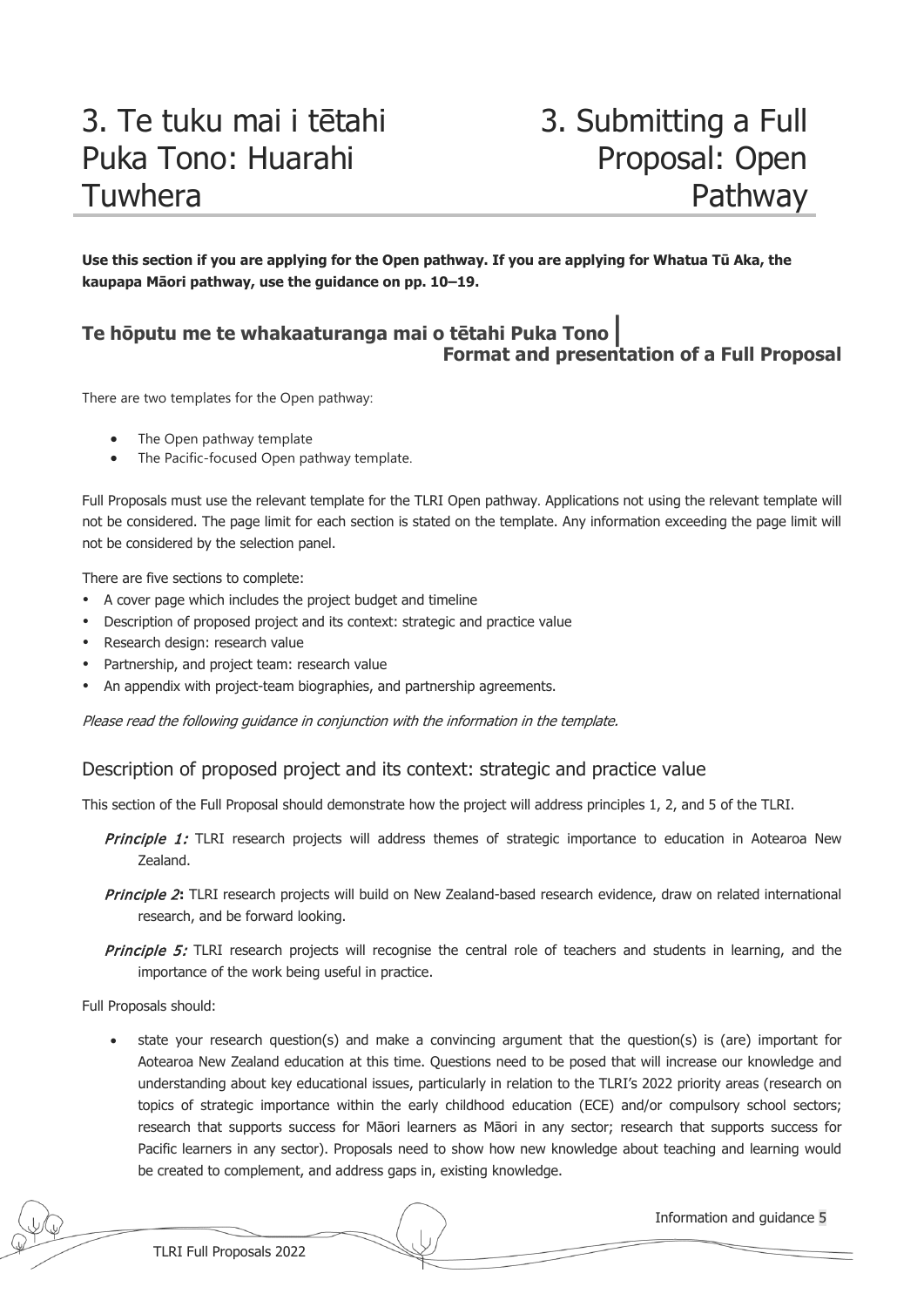- $\triangleright$  explain how the project aligns with current and future priorities for teaching and learning within and across the early childhood, school, and tertiary sectors. Of special interest is: deepening our understanding about how to address current inequities in educational outcomes; and supporting success for all types of learners in the 21st century. If Māori or Pacific learners are the focus of a project, does their participation support them to be successful as Māori or Pacific peoples? Is there meaningful engagement with whānau and communities? Does the research validate Māori or Pacific ways of being and knowing?
- $\triangleright$  provide a clear rationale for the proposed project. This should include what is known, and what else has been written about this field, both in Aotearoa New Zealand and internationally. The rationale should also consider the potential for the project to inform teacher practice and impact on learning. The proposal must demonstrate potential for practical application and indicate how it could lead to improvements in outcomes for learners. Projects that focus on teachers' learning should still consider the potential impact on students' learning.
- $\triangleright$  outline the team's approach to dissemination. The nature and scale of your project will determine both what is possible and what is appropriate.[3](#page-7-0)

#### Research design: research value

This section of the Full Proposal should demonstrate how the project will address principle 3 of the TLRI.

**Principle 3:** TLRI research projects will be designed to enable substantive and robust findings.

Full Proposals should describe:

- $\triangleright$  the overall research design and data collection methods, including the types of data you intend to collect and how these will be collected. The TLRI encourages proposals from a diversity of methodological approaches. These may include qualitative, quantitative, and mixed-methods approaches, as well as design-based, pre-post design, or a combination of other appropriate research methods. There should be a clear focus on, and measure of, learner outcomes.
- $\triangleright$  how you will manage and analyse the data you collect, and how the data will enable you to answer your research questions.
- $\triangleright$  ethical and quality assurance processes. Please be clear and specific about key ethical issues you will need to consider and how these will be managed. It is not sufficient to refer only to writing an ethics application for an institutional committee. Please also specify your quality-assurance processes (for example, the peer-review processes you will use throughout the study). If you have an advisory committee, you need to identify the members of this group, specify the roles they will play, and allocate resource in the project budget. Or, if you have a critical friend you will need to specify how this person will support you throughout the project.

#### Partnership and project team: research value

This section of the Full Proposal should demonstrate how the project will address principles 4 and 5 of the TLRI.

Principle 4: TLRI research projects will be undertaken as a partnership between researchers and practitioners.

Principle 5: TLRI research projects will recognise the central role of teachers and students in learning, and the importance of the work being useful in practice.

Projects need to be designed as partnerships where the collective knowledge of researchers and practitioners is applied to problems in practice. At this Full Proposal stage the partnership needs to be fully established. You may wish to include a partnership agreement or communication with your partners in an appendix to demonstrate this. However, a formal partnership agreement is not a requirement if the proposal itself shows sufficient evidence of partnership.

<span id="page-7-0"></span><sup>&</sup>lt;sup>3</sup> The Project Output Portfolio (available [here\)](http://www.tlri.org.nz/sites/default/files/pages/Project%20Output%20Portfolio%20Guidelines%20-%202018_0.pdf) outlines TLRI expectations for dissemination of research findings.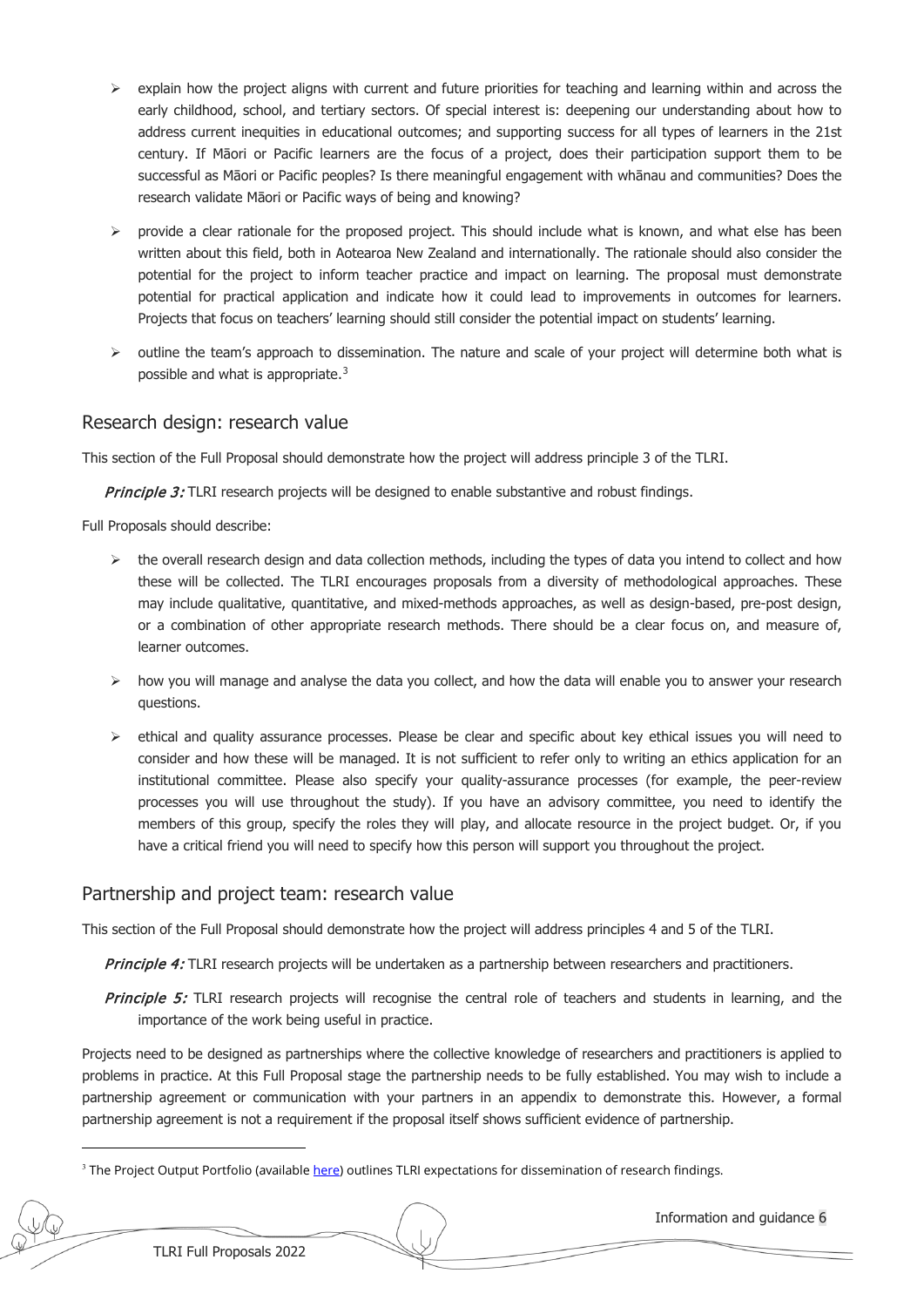The selection panel is looking for assurance that the team has the research experience and capability to conduct the proposed research, and the practice experience and capability to ensure close connections to practice. Projects are usually led by a principal investigator who has experience leading research projects. Collaboration across disciplines and/or institutions is encouraged. It may be appropriate for your project to be led or co-led by a practitioner. In that situation, an experienced researcher must be on the project team. Please note that postgraduate students can be on project teams, but the TLRI cannot directly fund PhD or Master's study.

Full Proposals should:

- $\triangleright$  describe the nature of your partnership, including name(s) of partner organisations and practitioners.
- $\triangleright$  discuss the rationale for the partnership and why the partnership is the right way for you to find the answers to your research questions.
- $\triangleright$  list all team members and describe their role in the project. Please include a short biography of each team member highlighting relevant experience and qualifications. These can be included as an appendix.
- $\triangleright$  demonstrate how opportunities will be provided for building the capability of researchers in the team. This may include mentoring of a less experienced researcher, or discussion of how all team members will develop capability through their involvement in the project.

### **Ngā paearu mō te whiriwhiri**│**Criteria for selection**

There are two sets of criteria for the Open pathway:

- The Open pathway criteria
- The Pacific-focused Open pathway criteria

These criteria are presented below.

### **Ngā paearu huarahi Tuwhera**│**Open pathway criteria**

### Te hua rautaki me te hua ritenga | Strategic and practice value

These criteria assess the extent to which:

- > The project addresses an area of strategic importance to education in Aotearoa New Zealand.
- $\triangleright$  The proposal provides a clear rationale for the project and the problem it seeks to address.
- $\triangleright$  The project has the potential to inform teacher practice, have a positive impact on learning, and lead to improvements in outcomes for learners.
- $\triangleright$  The proposal poses a research question(s) that will increase knowledge and is (are) appropriate for the proposed scope and design of the project.
- $\triangleright$  The proposal outlines a dissemination plan that will enable the project findings to have application and impact beyond the research partnership.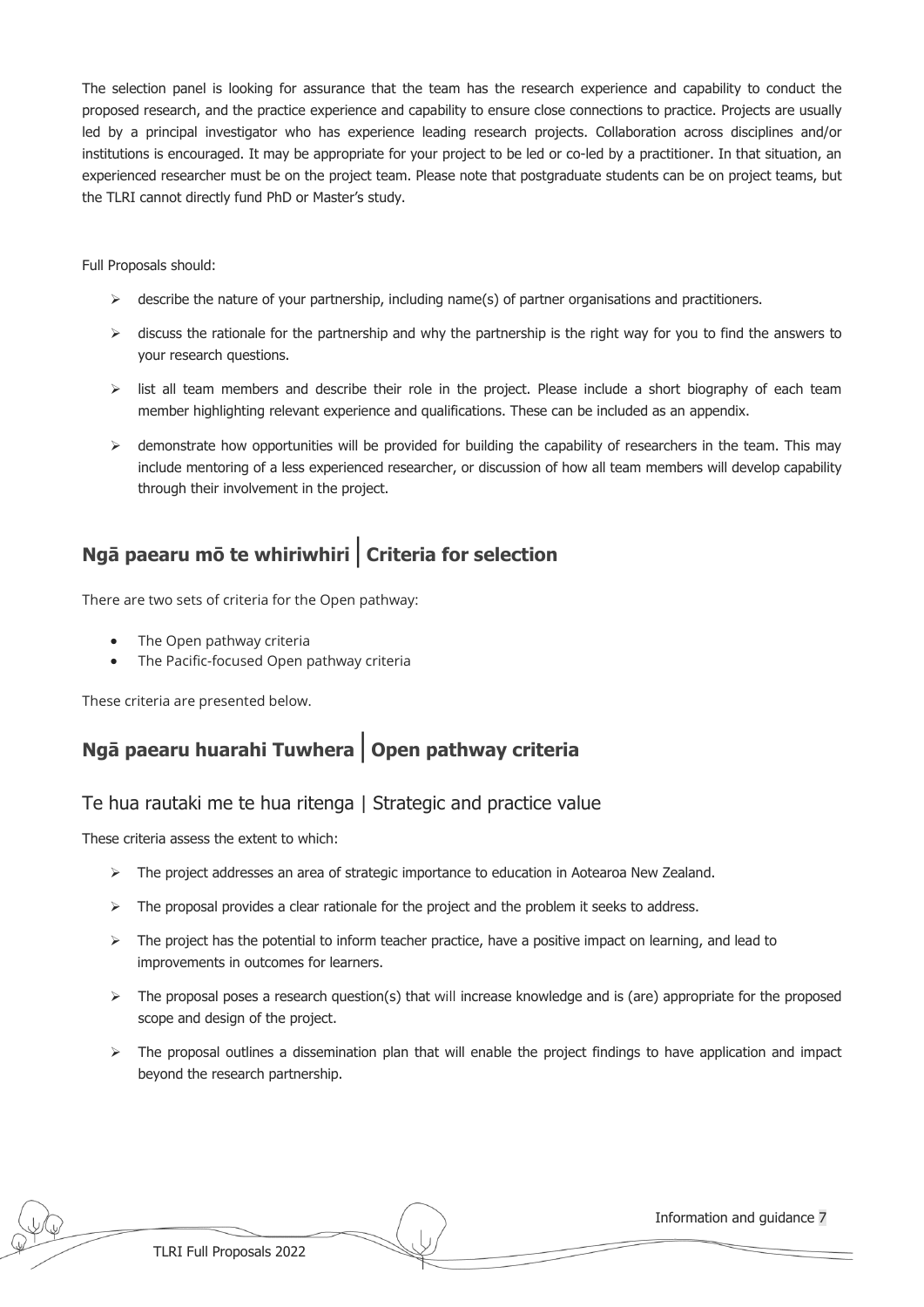### Te hua rangahau | Research value

These criteria assess the extent to which:

- $\triangleright$  The research design, data collection methods, and approach to analysis will address the research question(s) and enable substantive and robust findings.
- > Appropriate quality assurance processes are described.
- $\triangleright$  Potential ethical issues are identified and given appropriate consideration.
- $\triangleright$  The partnership in place has a clear rationale and is consistent with the intent of the TLRI.
- $\triangleright$  The project team is led by a principal investigator(s) with relevant experience in leading similar research projects and includes members with appropriate research and practice experience.
- $\triangleright$  Opportunities are provided to build research capability within the team.

### **Ngā paearu huarahi Tuwhera anga ki te Moana-nui-a-Kiwa** │ **Pacific-focused Open pathway criteria**

Te hua rautaki me te hua ritenga | Strategic and practice value

These criteria assess the extent to which:

- The project addresses an area of strategic importance to Pacific education in Aotearoa New Zealand. For example, as described in relevant national policy documents.
- $\triangleright$  The proposal provides a clear rationale for the project and articulates how the study will contribute to enhancing Pacific outcomes as conceived by relevant stakeholders.
- $\triangleright$  The project has the potential to inform teacher practice, have a positive impact on learning, and lead to improvements in outcomes for Pacific learners and their communities.
- $\triangleright$  The proposal poses a research question(s) that will grow Pacific education knowledge systems and is (are) appropriate for the proposed scope and design of the project.
- $\triangleright$  The proposal outlines a dissemination plan that will enable the project findings to have application and impact beyond the research partnership.

### Te hua rangahau | Research value

These criteria assess the extent to which:

- $\triangleright$  The research design, data collection methods and approach to analysis are underpinned by Pacific research principles and values and will address the research question(s) and enable substantive and robust findings.
- $\triangleright$  Quality assurance processes are embedded in the design and include, where appropriate, consultation with cultural knowledge holders, practitioners, and advisors.
- Potential ethical issues are identified and given appropriate consideration in ways that uphold the integrity of Pacific research.
- $\triangleright$  The reciprocal partnership in place has a clear rationale and is consistent with the intent of the TLRI and Pacific values.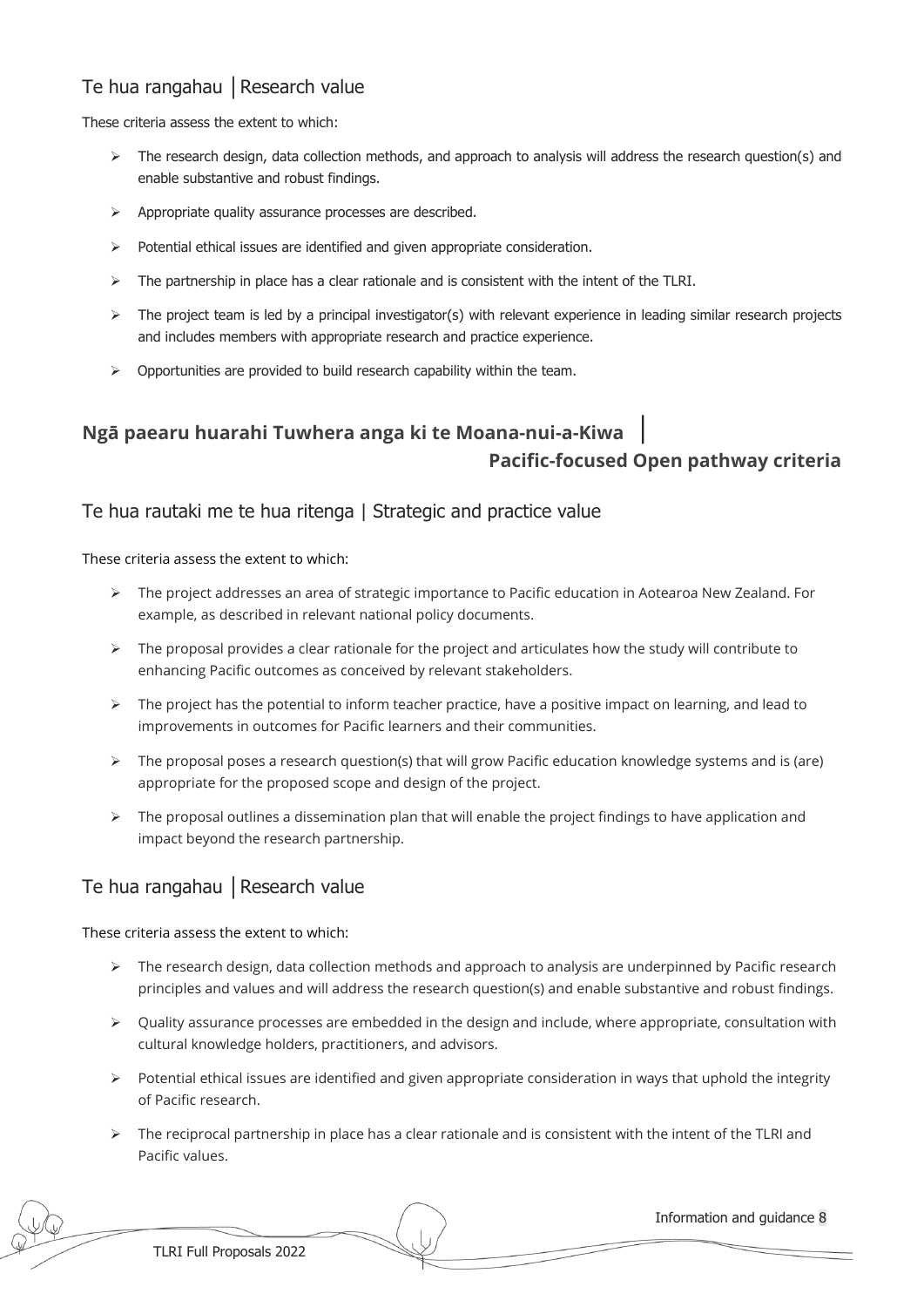- > The project team is led by a principal investigator(s) with relevant experience in leading similar research projects and includes members with appropriate research and practice experience.
- ▶ Opportunities are provided to build Pacific researcher, research capacity and capability within the team.

### **Ngā tono i tuhia ki te reo Māori** │**Applications in te reo Māori**

The TLRI invites applications in English or te reo Māori.

### **Ngā rā matua** │ **Key dates**

| Closing date for Full Proposals                    | 5pm, Thursday 25 August 2022    |
|----------------------------------------------------|---------------------------------|
| Notification of funding decision                   | Thursday 20 October 2022        |
| TLRI funding commences for 2022 funding recipients | January 2023, or as in contract |

### **Te tāpae mai i tō tono** │**Submitting your proposal**

The closing date for receipt of submissions of Full Proposals is **5pm**, Thursday 25 August 2022. No hard copies are required. Please email an electronic copy to thri@nzcer.org.nz.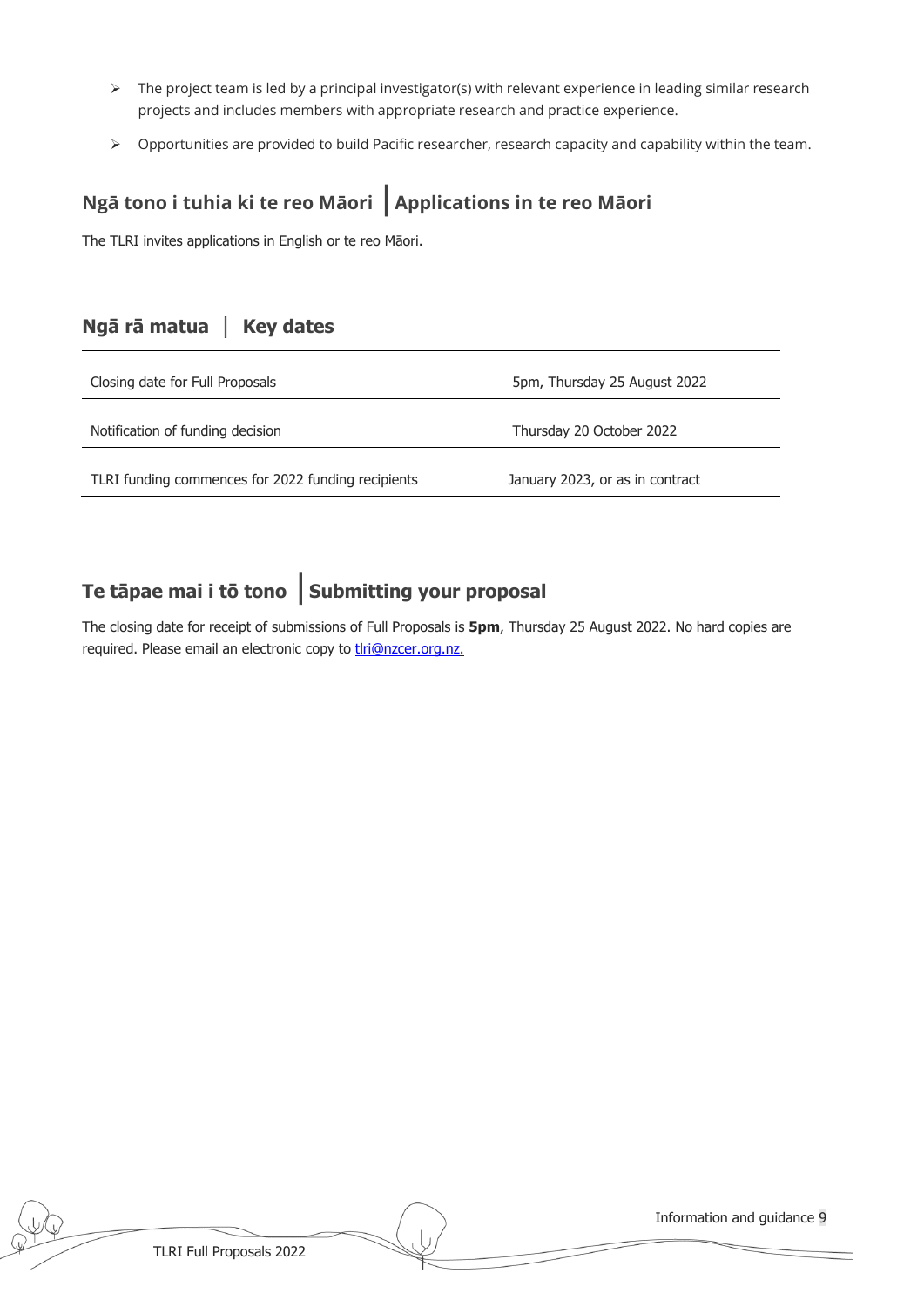## 4. Te tuku mai i tētahi Puka Tono: Whatua Tū Aka

### 4. Submitting a Full Proposal: Whatua Tū Aka

**Whakakīa tēnei wāhanga mehemea e tono ana koe mō Whatua Tū Aka, arā, te huarahi kaupapa Māori. Mehemea e tono ana koe i te huarahi tuwhera, whakakīngia te pepa ārahi i ngā whārangi 5–9. E wātea ana tēnei wāhanga ki te reo Ingarihi me te reo Māori.** 

### **Te hōputu me te whakaaturanga mai o tētahi Puka Tono**

Mō tō Puka Tono me whakamahi i tēnei tauira mō Whatua Tū Aka, arā, e tāpaetia atu nei: [http://www.tlri.org.nz/apply](http://www.tlri.org.nz/apply-funding)[funding.](http://www.tlri.org.nz/apply-funding) Ki te kore koe e whakamahi i tēnei tauira e kore tō tono e whakaaetia. Ko te nui o ngā whārangi mō ia wāhanga kei te tauira nei. Mehemea kua nui atu ngā mōhiohio i ngā whārangi kua whakaritea e kore e whakaaetia e te pae whakawā.

E whā ngā wāhanga hei whakaoti:

- He whārangi uhi o mua kei reira te mahere pūtea me te rārangi wā
- Te wāhanga tuatahi: e aro ana ki ngā mātāpono matua o te kaupapa Māori, me te rangatiratanga
- Te wāhanga tuarua: e aro ana ki te whanaungatanga, ki te ako, me te mana
- He tāpiritanga kei reira ngā haurongo tira kaupapa, me ngā whakaaturanga tautoko mai i tō hapori whai pānga (hei tauira, te kōhanga reo, te kura, te whānau, te iwi).

*Kia mārama koe, i a koe e whakakī ana i te whārangi o mua, ka uia koe mō tō wātea ki te tūtakitaki, mā te Zoom, ki te pae whiriwhiri Puka Tono.* 

*Pānuitia ngā tohutohu e whai ake nei, e hāngai ana ki ngā mōhiohio kei tōna tauira.*

E rima ngā mātāpono e whakaruruhau ana i Whatua Tū Aka: Ko te Kaupapa Māori, Rangatiratanga, Whanaungatanga, Ako me te Mana<sup>[4](#page-11-0)</sup>. Kia kitea nuitia ēnei ariā tūhonohono me te taupuhipuhi puta noa i tō tono.

<span id="page-11-0"></span><sup>4</sup> In the descriptions of these principles we drew particularly o[n www.rangahau.co.nz](http://www.rangahau.co.nz/)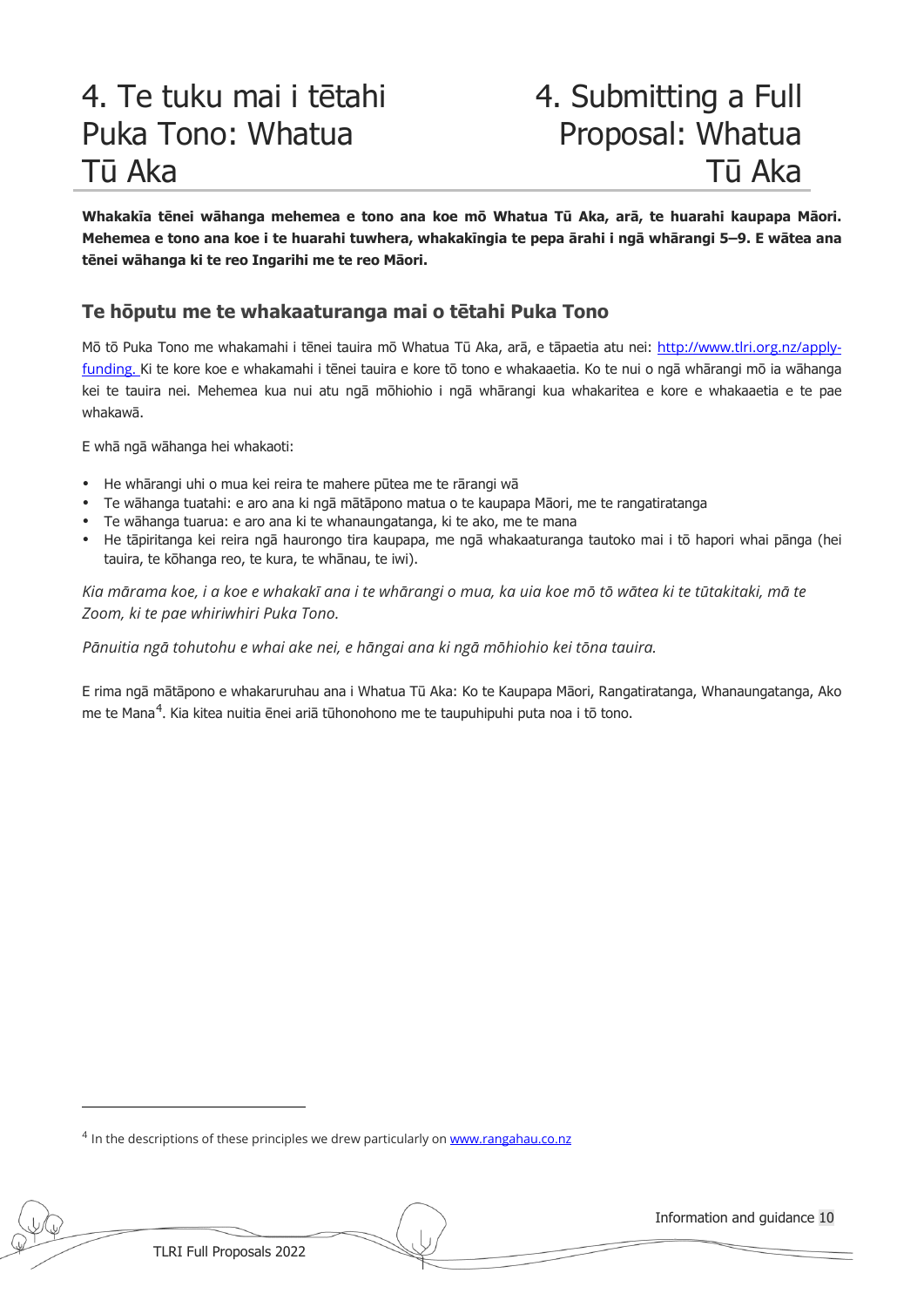Ka noho mai ko te **Kaupapa Māori** hei mātāpono tāhuhu mō Whatua Tū Aka. Ka taunakitia a Kaupapa Māori i te mana o te reo, ngā tikanga me te mātauranga Māori. Me aronui tō kaupapa rangahau ki tētahi aronga Kaupapa Māori mai i te tirohanga Māori hoki e whakaputa ai he hua mō ngā wheako a te Māori i roto i te mātauranga. Ko ngā tono rangahau mō te Māori, mā te Māori, nā te Māori. E akiaki ana a TLRI kia whakaputa koutou i ngā tūmomo āhuatanga e whakaatu ana i te kaupapa Māori pērā i ngā āhuatanga ā-whānau, ā-kura, ā-hapori, ā-hapū, ā-iwi.

Kōrero mai mō tō kaupapa:

- He aha te kaupapa, he aha hoki i nui ai te kaupapa?
- I ahu mai i hea, e ahu ana ki hea?
- Ko wai te hunga ka whai hua i tēnei rangahau, ā, me pēhea e whai hua ai rātou?
- He aha ngā panonitanga ka puta?
- He aha ngā pātai o te rangahau?
- He aha te hoahoatanga o te rangahau?
	- o He aha ngā kōrero ka kohia, me pēhea koe e kohikohi ai i aua kōrero?
	- o Me pēhea koe e tiaki, e tātari hoki ai i ngā kōrero?

#### Mātāpono Tahi**:** Rangatiratanga

Ka whakawhenutia te Rangatiratanga ki roto i tō tono mā tō āta whiriwhiri i ngā miro o te rangahau e meatia ana mō wai, mā wai hoki e kawe. Ka kitea nuitia te Rangatiratanga i roto i tōna hanga kaupapa mahi tahi e whakatau i ngā tikanga me ngā tukanga i waenganui i ngā kairangahau me tōna hapori. Me whakaatu mai tō tono me pēhea tō rangahau e hāpai ai i te rangatiratanga e hāngai ana ki ngā tikanga, kawa me te horopaki o te hau kāinga.

Kōrero mai mō tō kaupapa:

- Nā wai te rangahau i kōkiri, ā, mō wai hoki te rangahau?
- Me pēhea tō kaupapa rangahau e hāpai ai i te rangatiratanga?
- Me pēhea tō rangahau e hāngai ai ki ngā tikanga, ki te horopaki me te kawa o te hau kāinga?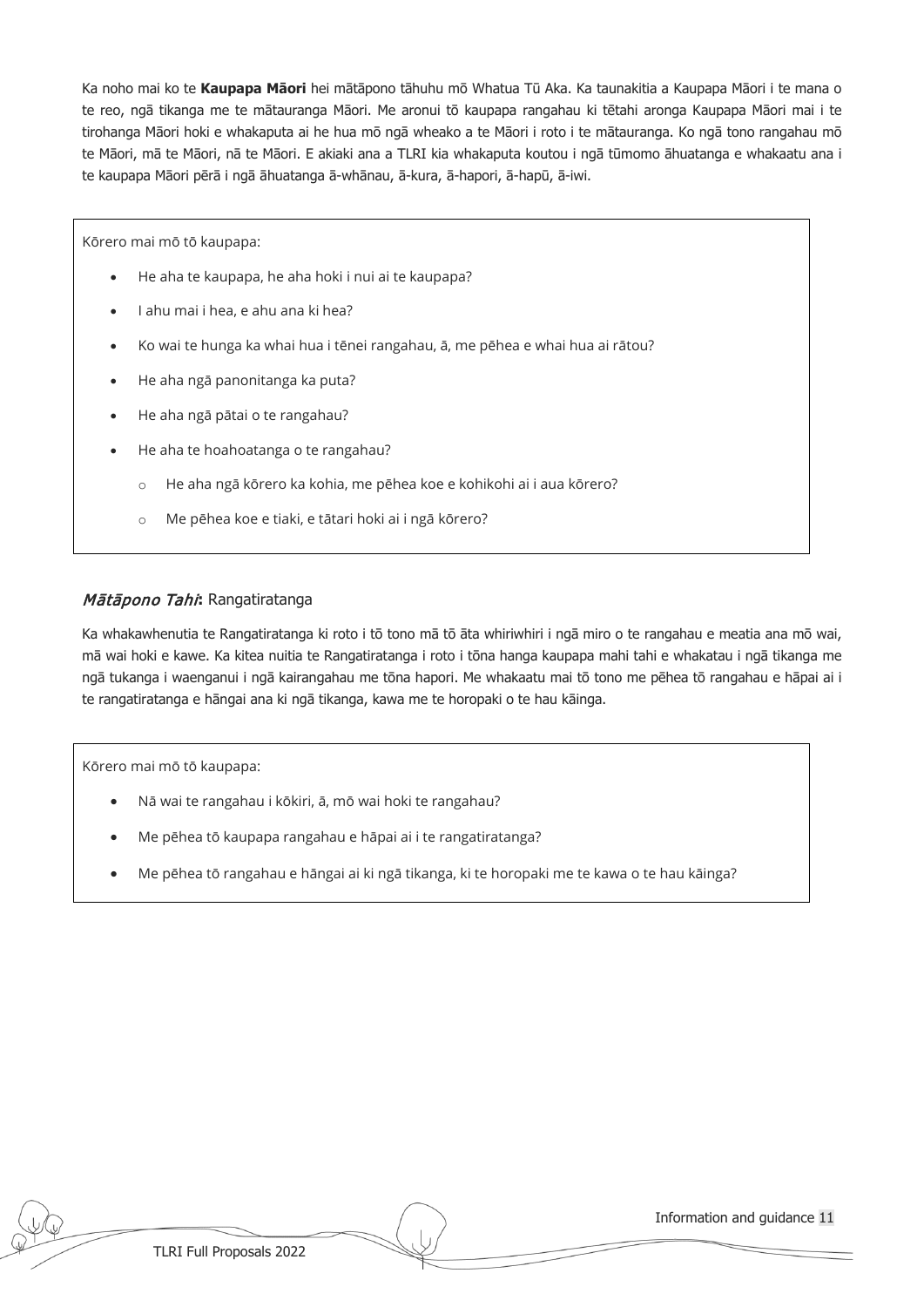#### Mātāpono Rua: Whanaungatanga

Ko te whanaungatanga e pā ana ki ngā hononga whai mana, taupuhipuhi anō hoki. He tohu anō tēnei i te haepapa me te ūkaha o te kairangahau ki a rātou anō i roto i te tīma me tōna ake hapori. Me whakaatu mai i roto i tō tono ōu whanaungatanga ki waenganui i te hapori e rangahaua ana e koe, ā, ko te wairua o te whanaungatanga i te wā o te rangahau, ā, haere ake nei. Kōrero mai mō tō kaupapa, ka pēhea tō whakawhirinaki atu ki tētahi hoa arohaehae, rōpū tohutohu rānei hei tautoko i tō kaupapa. Mehemea he komiti tohutohu tōu, me mātua tautohu koe i ngā mema o tēnei rōpū, me tautuhi hoki ngā tūnga o tēnā o tēnā, me toha hoki ngā rauemi i roto i te mahere pūtea o te kaupapa. Mehemea he hoa arohaehae tōu, me tautuhi koe ka pēhea te tautoko a tēnei tangata i a koe i roto i te kaupapa.

Kōrero mai mō tō kaupapa:

- He aha hoki te wairua o tō whanaungatanga ki te hapori, ā, he pēhea taua wairua i roto i te hanganga o tō kaupapa rangahau?
- He aha hoki te whanaungatanga i waenganui i ngā tūranga o tō tīma rangahau?
- Ko wai ka tautoko i tō kaupapa i te tūranga hoa arohaehae, tūranga tohutohu rānei?

#### Mātāpono Toru**:** Ako

Ko te Ako te tino iho o te TLRI. Ko ngā kaupapa katoa he mea ako me te whakaako. I roto i te horopaki o TLRI, me whakaatu mai te ako mā roto i te:

- āhua o ngā tikanga rangahau, hei tauira, mā te āta whiriwhiri i te whanaungatanga ki waenganui i ngā tuākanateina e tīni ai i ētahi wāhanga o tō kaupapa rangahau
- ō mahi whakawhanake i ngā kairangahau e tīmata nei i roto i ēnei mahi, ngā kairangahau hou rānei, me ētahi atu i roto i te hapori whai pānga
- ō mahi tohatoha i ngā whakakitenga o tō rangahau.[5](#page-13-0)

Kōrero mai mō tō kaupapa:

- Me pēhea tō whakatinana i te ako mā te katoa o tō kaupapa rangahau?
- Me pēhea tō whakawhanake i ngā kaimahi i roto i tō kaupapa rangahau?
- Ka pēhea tō tohatoha i ō whakakitenga rangahau ki ētahi atu?

<span id="page-13-0"></span><sup>5</sup> Kei te Kōpaki Hua Kaupapa (e wātea ana [ki konei\)](http://www.tlri.org.nz/sites/default/files/pages/Project%20Output%20Portfolio%20Guidelines%20-%202018_0.pdf) ngā tūmanako o TLRI mō te tohatoha i ngā hua rangahau ki te ao.

TLRI Full Proposals 2022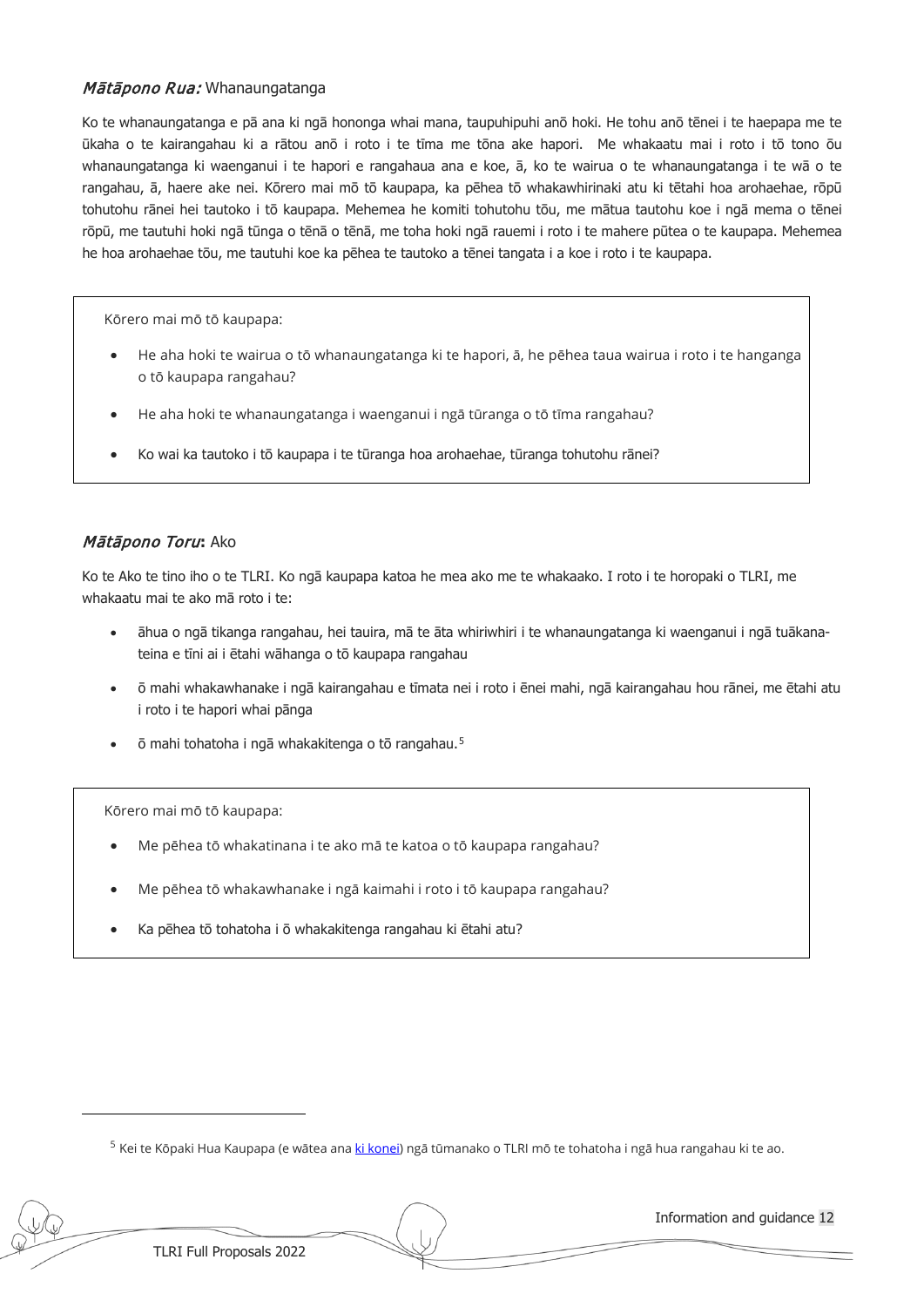#### Mātāpono Whā: Mana

Ko tēnei mātāpono e whakanui ana i te mana o te tamariki, whānau, kura, hapori, hapū, me ngā iwi. Me whakaatu mai e koe i roto i tō tono rangahau me pēhea tō kaupapa e hāpai ai i te mana o te katoa. Me āta whakamārama mai koe i roto i tō tono he pēhea tō kaupapa rangahau e whakapiki ake ai i te ora o ngā tāngata i roto i tō kaupapa rangahau. Me whakaatu hoki tō kaupapa kua āta whiria e koe ngā take matatika mātāmua, ka pēhea hoki tō whakahaere i aua take. Kāore e rawaka kia kī ka tuhia koe tētahi tono matatika mō tētahi komiti nō tō whakahaaere.

Kōrero mai mō tō kaupapa:

- Me pēhea tēnei rangahau e hāpa ai i te mana o te tangata?
- Me pēhea tēnei rangahau e hāpai ai i te mana o te reo, tikanga me te mātauranga Māori?
- Me pēhea tō āta wherawhera i te mana i waenganui i ngā tāngata o tō kaupapa rangahau?

### **Ngā paearu mō te whiriwhiri**

Ko tā ngā paearu he aromatawai mehemea kua tutuki i te tono:

- $\triangleright$  ki te aro ki tētahi wāhanga nui e pā ana ki te mātauranga Māori me te tino whakamārama i te pūtake o te rangahau
- $\triangleright$  ki te tūtohu pātai rangahau kia puta ai he mātauranga hou e hāngai tika ana ki te hōkai me te hoahoa e whakaarotia ana mō te kaupapa rangahau
- $\triangleright$  ki te whakamārama mai i ngā hua o te kaupapa hei whāngai i te kaupapa o te ako e whakaritorito ai te tipu o ngā tamariki Māori, ākonga Māori, kaiako, kura, hapori, ngā hapū me te iwi Māori
- $\triangleright$  ki te whakamārama mai me pēhea tō kaupapa e hāpai ai i te rangatiratanga
- ► ki te whakaatu mai he aukaha nō te kaupapa rangahau Māori ki te whakautu i ngā pātai rangahau e puta ai ētahi whakakitenga nui whakaharahara
- $\triangleright$  ka takutaku i tētahi mahere tohatoha ki te ao e tiria ai ngā kitenga ki te iwi nui tonu, me tana whai pānga ki tua atu i te kaupapa ake.
- ▶ ki te whakaatu i ngā hononga pūmau o te whakawhanaungatanga (i roto i te tīma, ki te hapori whai pānga ki tētahi rōpū tohutohu, hoa arohaehae rānei)
- $\triangleright$  ki te whakaatu mai he tīma e aratakina ana e te kaiwherawhera matua kei a ia ngā pūkenga e tika ana mō te whakahaere i ngā momo kaupapa rangahau pēnei i tēnei, ā, e whai mana ana e hāngai ana ki te kaupapa
- $\triangleright$  ki te whakamārama me pēhea te kaupapa nei e whakapakari ai i ngā tāngata katoa
- $\triangleright$  ki te whakamārama mai me pēhea te kaupapa e hāpai ai i te mana tangata, te mana o te reo me ngā tikanga me te mātauranga Māori hoki.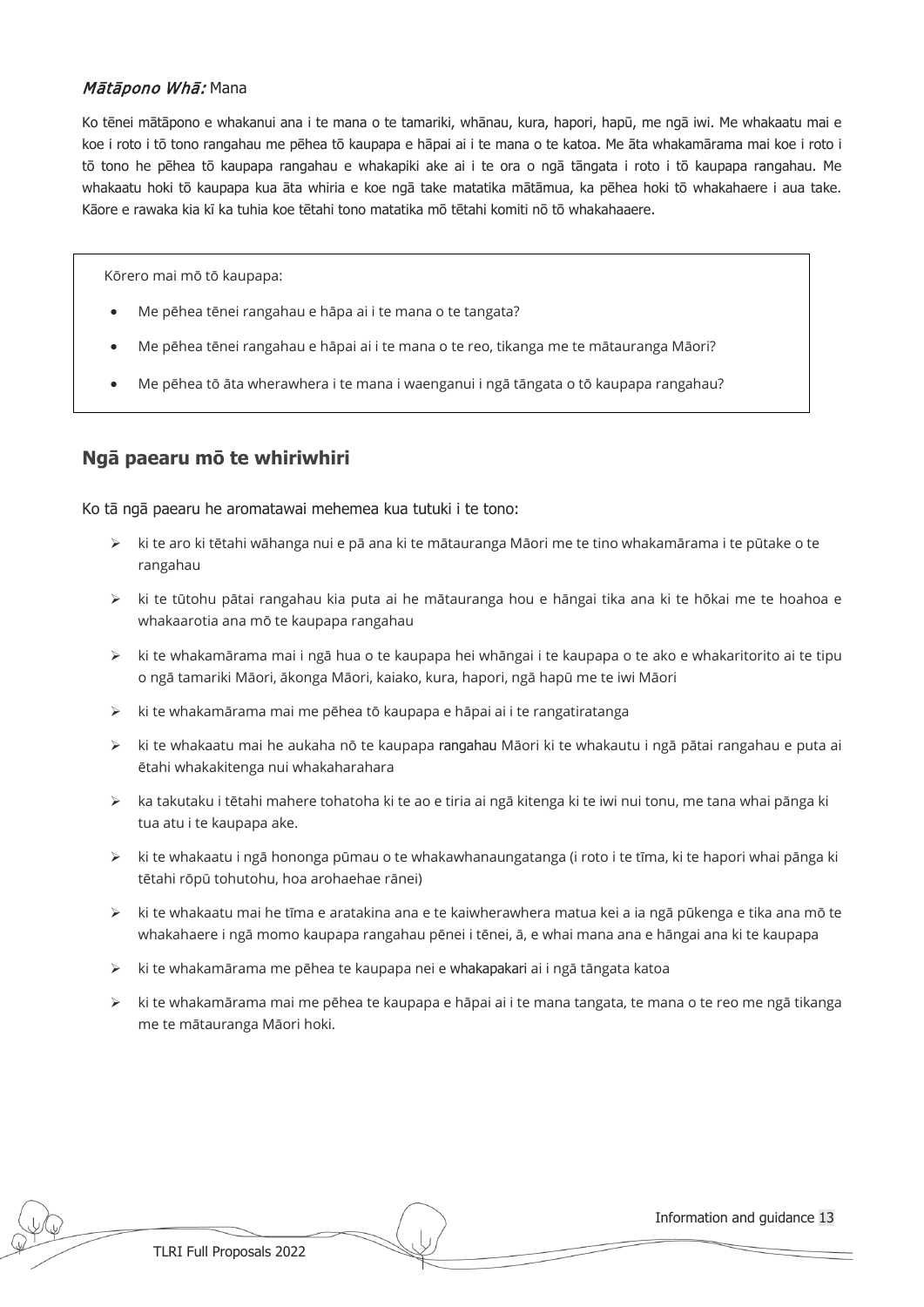### **Ngā tono i tuhia ki te reo Māori**

E pōwhiri ana a TLRI i ngā tono i roto i te reo Ingarihi me te reo Māori.

### **Ngā rā matua**

| Te rā kati i ngā Puka Tono                                     | 5pm, Rāpare te 25 o Hereturikōkā 2022    |
|----------------------------------------------------------------|------------------------------------------|
| Te whakatau i ngā tono pūtea                                   | Rāpare te 20 o Whiringa-ā-nuku, 2022     |
| Te wā e tīmata ai te pūtea TLRI mō ngā kaiwhiwhi pūtea mō 2022 | Kohitātea 2023, hei tā te kirimana rānei |

### **Te tāpae mai i tō tono**

Ko te rā kati mō te tāpaetanga mai o tō tono i te Puka Tono ko te **5pm**, te Rāpare te 25 o Hereturikōkā, 2022. E kore koe e mate ki te tuku kape pepa mai. Tonoa ā-hiko mai tō tono ki thri@nzcer.org.nz.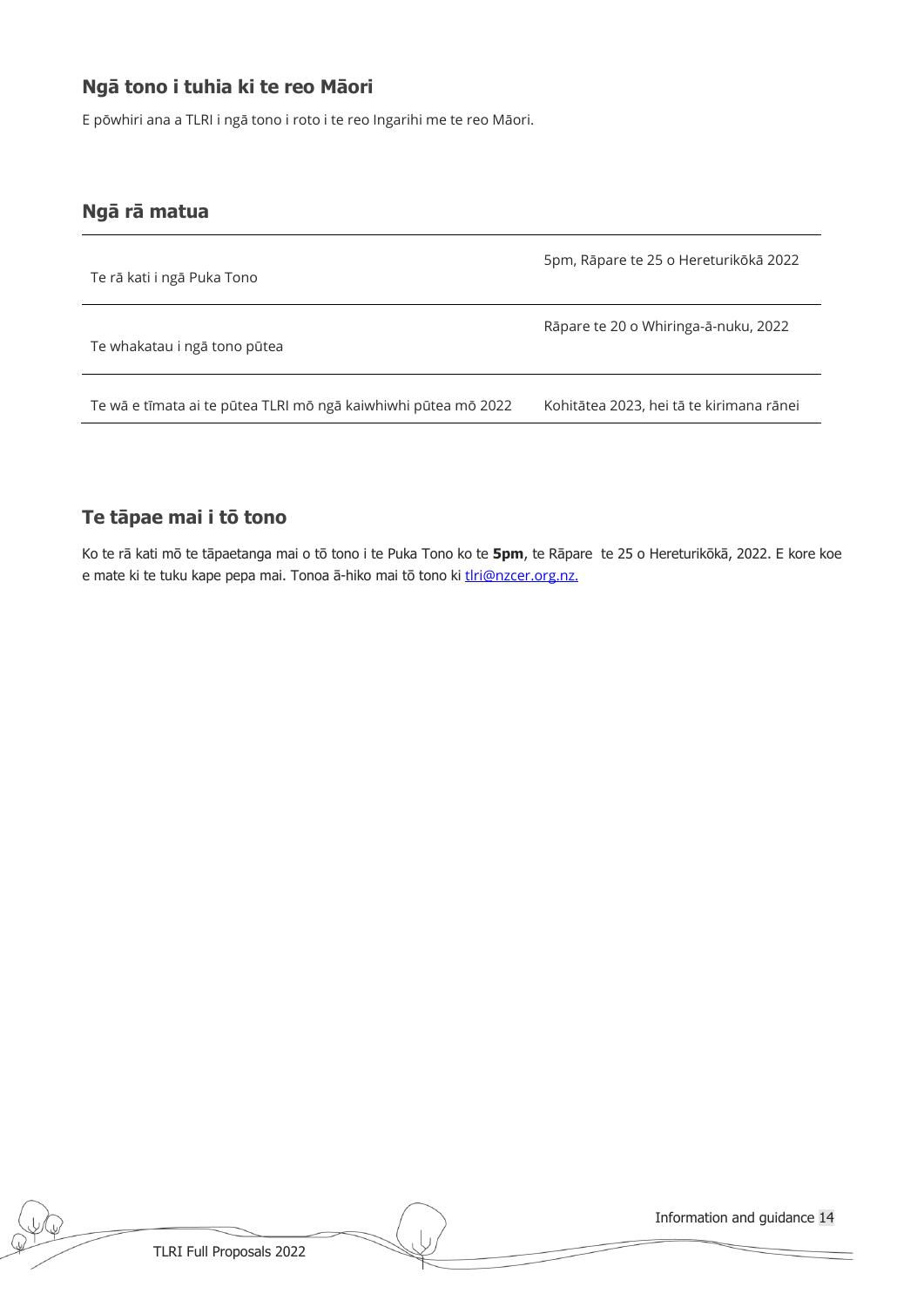### 5. Te tuku mai i tētahi Puka Tono: Whatua Tū Aka

### 5. Submitting a Full Proposal: Whatua Tū Aka

**Use this section if you are applying for Whatua Tū Aka, the kaupapa Māori pathway. This section is available**  in English and te reo Māori. If you are applying for the Open pathway, use the guidance on pp. 5-9.

### **Te hōputu me te whakaaturanga mai o tētahi Puka Tono**│ **Format and presentation of a Full Proposal**

Full Proposals must use the template for Whatua Tū Aka available here: [http://www.tlri.org.nz/apply](http://www.tlri.org.nz/apply-funding)-funding. Applications not using this template will not be considered. The page limit for each section is stated on the template. Any information exceeding the page limit will not be considered by the selection panel.

There are 4 sections to complete:

- A cover page which includes the project budget and timeline
- Te wāhanga tuatahi: focusing on the overarching principles of kaupapa Māori, and on rangatiratanga
- Te wāhanga tuarua: focusing on whanaungatanga, ako, and mana
- An appendix with project-team biographies, and expressions of support from your community of interest (e.g., kōhanga reo, kura, whānau, iwi).

Please note that when completing the cover page, you will be asked to confirm your availability to meet, via Zoom, with the Full Proposal selection panel.

#### Please read the following guidance in conjunction with the information in the template.

There are five principles underpinning Whatua Tū Aka: Kaupapa Māori, Rangatiratanga, Whanaungatanga, Ako, and Mana<sup>[6](#page-16-0)</sup>. These connected and interdependent concepts should be evident throughout your proposal.

<span id="page-16-0"></span><sup>6</sup> In the descriptions of these principles we drew particularly o[n www.rangahau.co.nz](http://www.rangahau.co.nz/)

TLRI Full Proposals 2022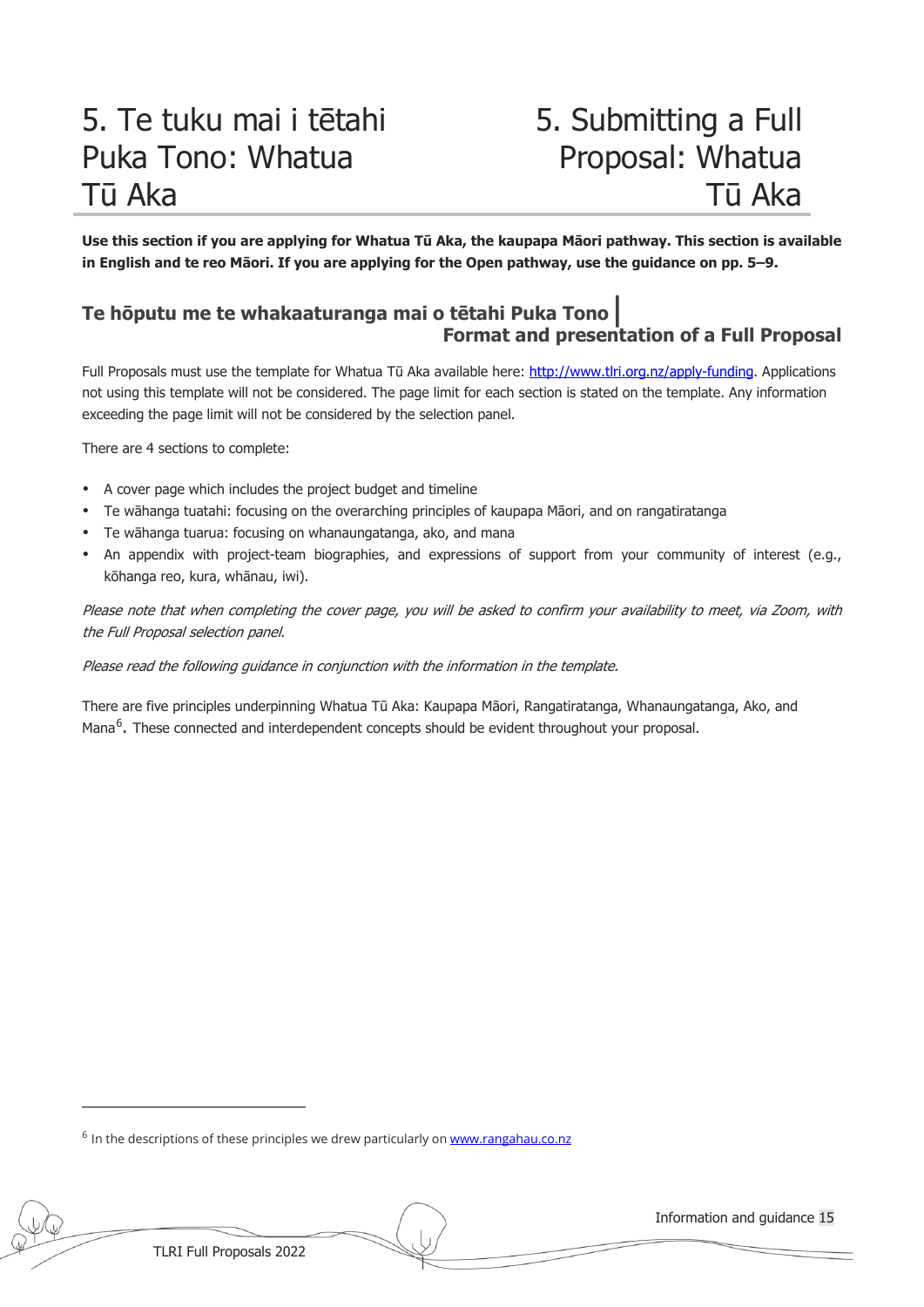**Kaupapa Māori** is the overarching principle for Whatua Tū Aka. Kaupapa Māori assumes the validity and legitimacy of te reo, tikanga, and mātauranga Māori. Your proposal must have a strongly articulated kaupapa Māori focus and approach that will have a transformative impact on the educational experiences of Māori. Proposals must be for research that is by Māori, for Māori, with Māori. The TLRI encourages nuanced and diverse expressions of kaupapa Māori e.g., ā-whānau, ākura, ā-hapori, ā-hapū, ā-iwi.

Kōrero mai mō tō kaupapa:

- What is the kaupapa, and why is it important?
- Where did it come from, what does it build on?
- Who will benefit from the research, and how will they benefit?
- What difference will it make?
- What are the research questions?
- What is the research design?
	- o What data will you collect and how?
	- o How will you manage and analyse the data?

#### Principle 1**:** Rangatiratanga

Rangatiratanga will be embedded in your proposal through your consideration of who the research is for and who initiated it. Rangatiratanga will also be evident in the project's co-design and in the shared decision-making processes that exist between researchers and the community of interest. Your proposal should describe how your research will uphold rangatiratanga and be responsive to local tikanga, context, and kawa.

Kōrero mai mō tō kaupapa:

- Who initiated the research and who is it for?
- How does your research project uphold rangatiratanga?
- How is your research responsive to local tikanga, context, and kawa?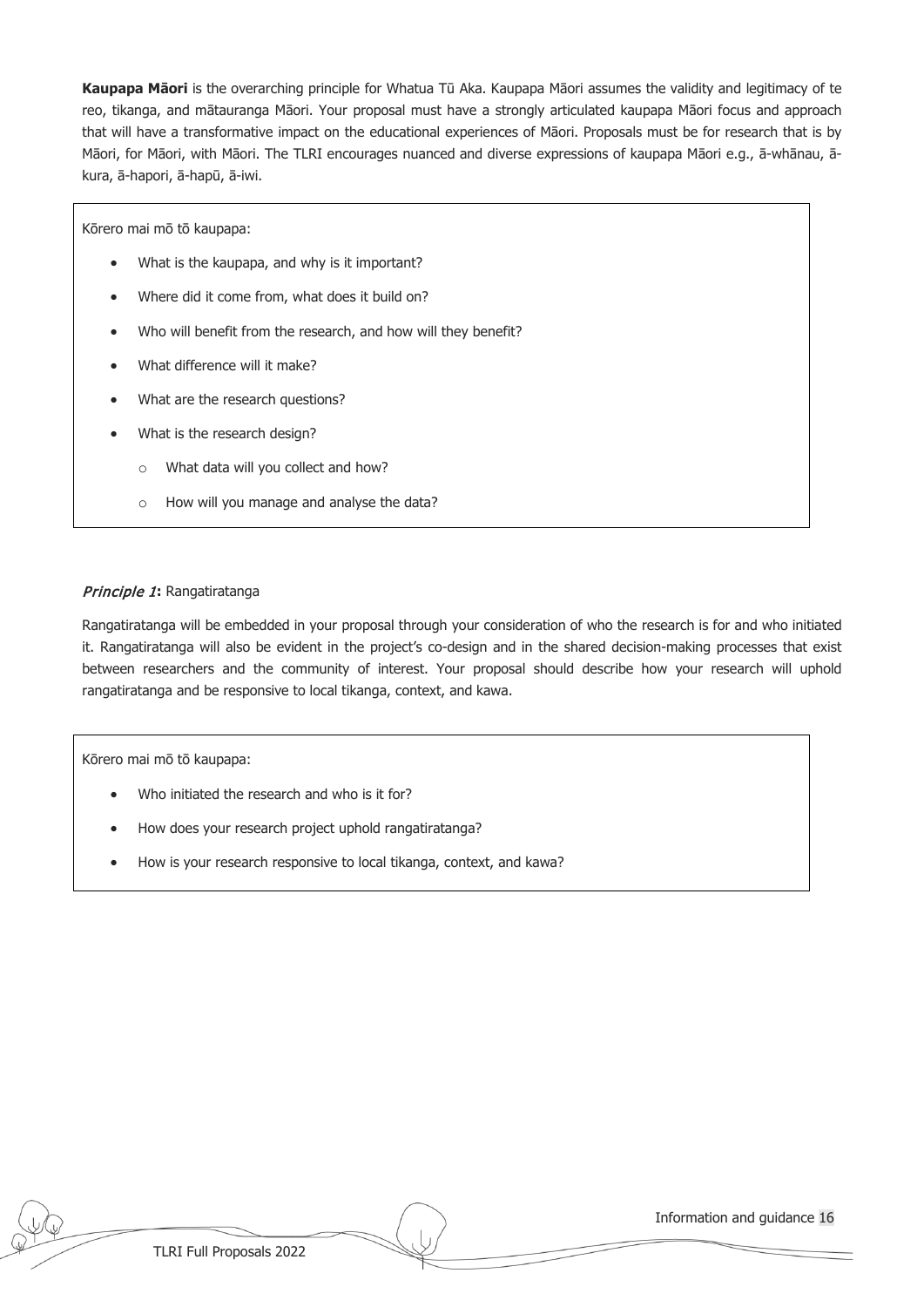#### Principle Two: Whanaungatanga

Whanaungatanga is about meaningful and reciprocal relationships. It acknowledges the responsibility and commitment researchers have to each other in the research team and to the community of interest. Your proposal should describe the nature of your existing relationship with the community of interest, as well as the nature of that relationship during the research, and into the future. Please also talk about how you will draw on a critical friend or advisory group to support your project. If you have an advisory committee, you need to identify the members of this group, specify the roles they will play, and allocate resource in the project budget. If you have a critical friend, you need to specify how this person will support you throughout the project.

Kōrero mai mō tō kaupapa:

- What is the nature of your relationship with the community of interest and how is this reflected in the design of the project?
- What are the relationships and roles within the project team?
- Who will support your project in a critical friend or advisory role?

#### Principle 3**:** Ako

Ako is the essence of the TLRI. All projects are about teaching and learning. In a TLRI context, ako needs to be demonstrated in:

- how the research is undertaken, for example, through consideration of tuakana-teina relationships that will change across the team at different stages of the project
- your approach to building the capability of emerging or new researchers and others in the community of interest
- your approach to the dissemination of research findings.[7](#page-18-0)

Kōrero mai mō tō kaupapa:

- How will ako be demonstrated throughout this project?
- How is capability building considered in this project?
- How will your research findings be shared?

<span id="page-18-0"></span> $^7$  The Project Output Portfolio (availabl[e here\)](http://www.tlri.org.nz/sites/default/files/pages/Project%20Output%20Portfolio%20Guidelines%20-%202018_0.pdf) outlines TLRI expectations for dissemination of research findings.

TLRI Full Proposals 2022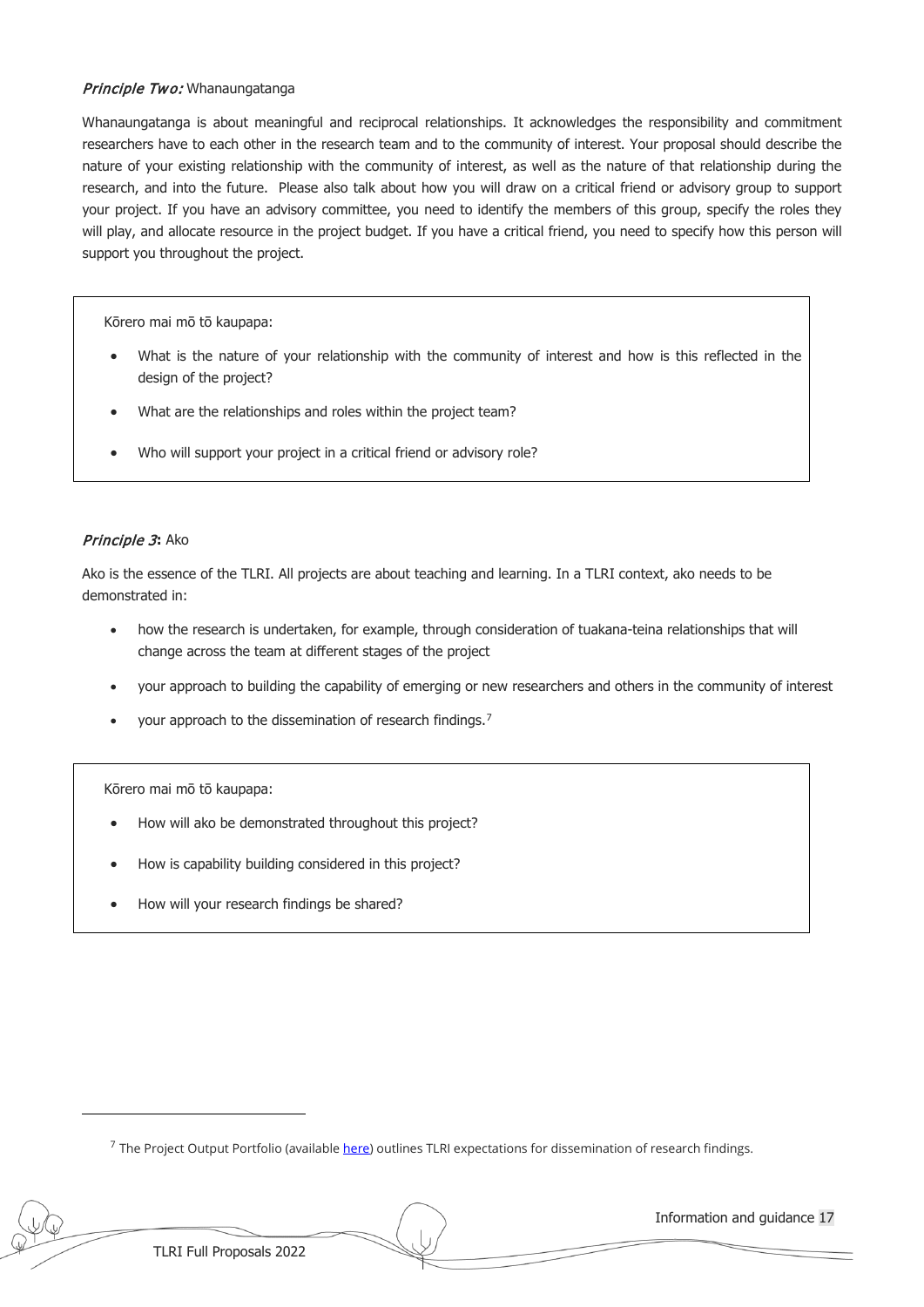### Principle 4: Mana

This principle acknowledges the mana of tamariki, whānau, kura, hapori, hapū, and iwi. Your proposal should demonstrate how your research will uphold the mana of all involved. Your proposal should articulate how your project will seek to leave people in a better place as a result of their participation in the research. Your proposal should also demonstrate that you have considered key ethical issues and how these will be managed. It is not sufficient to refer only to writing an ethics application for an institutional committee.

Kōrero mai mō tō kaupapa:

- How will this research uphold mana tangata?
- How will this research uphold the mana of te reo, tikanga, and mātauranga Māori?
- How is power shared and balanced in your research?

### **Ngā paearu mō te whiriwhiri** │**Criteria for selection**

The criteria assess the extent to which the proposal:

- $\triangleright$  addresses an area of critical importance to Māori education and provides a clear rationale for the project
- $\triangleright$  poses a research question(s) that will build new knowledge and is (are) appropriate for the proposed scope and design of the project
- $\triangleright$  describes a project that has the potential to have a positive impact on learning and lead to outcomes of significance for tamariki Māori, ākonga Māori, whānau Māori, kaiako, kura, hapori, hapū, iwi
- $\triangleright$  explains how the project will uphold rangatiratanga
- $\triangleright$  has a strong kaupapa Māori research design that will address the research question(s) and enable substantive and robust findings
- $\triangleright$  outlines a dissemination plan that will enable the project findings to be shared and have an impact beyond the project
- $\triangleright$  demonstrates the existence of meaningful and reciprocal relationships (within the team, with the community of interest, and with an advisory group or critical friend)
- $\triangleright$  has a project team led by a principal investigator(s) with relevant experience in leading similar research projects, and a team that brings mana relevant to the project
- $\triangleright$  explains how the project will build the capability of all involved
- $\triangleright$  explains how the project will uphold mana tangata, and the mana of te reo, tikanga, and mātauranga Māori.